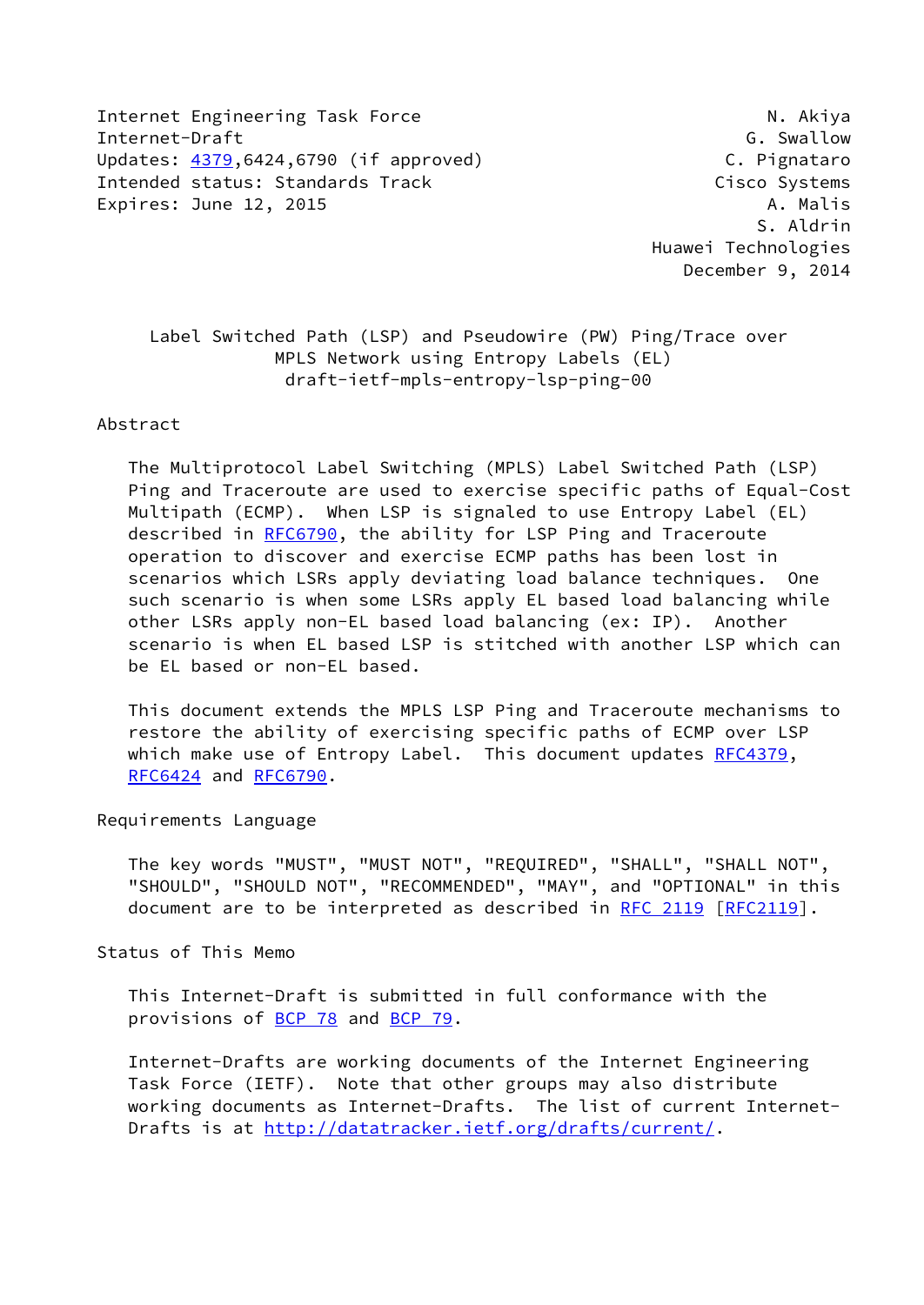Internet-Draft LSP Ping over Entropy December 2014

 Internet-Drafts are draft documents valid for a maximum of six months and may be updated, replaced, or obsoleted by other documents at any time. It is inappropriate to use Internet-Drafts as reference material or to cite them other than as "work in progress."

This Internet-Draft will expire on June 12, 2015.

Copyright Notice

 Copyright (c) 2014 IETF Trust and the persons identified as the document authors. All rights reserved.

This document is subject to [BCP 78](https://datatracker.ietf.org/doc/pdf/bcp78) and the IETF Trust's Legal Provisions Relating to IETF Documents [\(http://trustee.ietf.org/license-info](http://trustee.ietf.org/license-info)) in effect on the date of publication of this document. Please review these documents carefully, as they describe your rights and restrictions with respect to this document. Code Components extracted from this document must include Simplified BSD License text as described in Section 4.e of the Trust Legal Provisions and are provided without warranty as described in the Simplified BSD License.

Table of Contents

|                                                       | $\overline{3}$            |
|-------------------------------------------------------|---------------------------|
|                                                       | $\overline{3}$            |
|                                                       | $\overline{4}$            |
|                                                       | $\overline{4}$            |
| 2.                                                    | $\overline{5}$            |
| 3.                                                    | $\underline{\mathcal{I}}$ |
| 4.                                                    | $\overline{1}$            |
| $\overline{5}$ .                                      | 8                         |
| 6.                                                    | 9                         |
| IP Based Load Balancer & Not Pushing ELI/EL 9<br>6.1. |                           |
| 6.2. IP Based Load Balancer & Pushes ELI/EL           | 10                        |
| 6.3. Label Based Load Balancer & Not Pushing ELI/EL   | 11                        |
| Label Based Load Balancer & Pushes ELI/EL<br>6.4.     | 11                        |
| 6.5. Flow Aware MS-PW Stitching LSR                   | 12                        |
| 7.                                                    | 13                        |
| 8.                                                    |                           |
| New Multipath Information Type: TBD4 14<br>9.         |                           |
| Supported and Unsupported Cases 16<br>10.             |                           |
|                                                       |                           |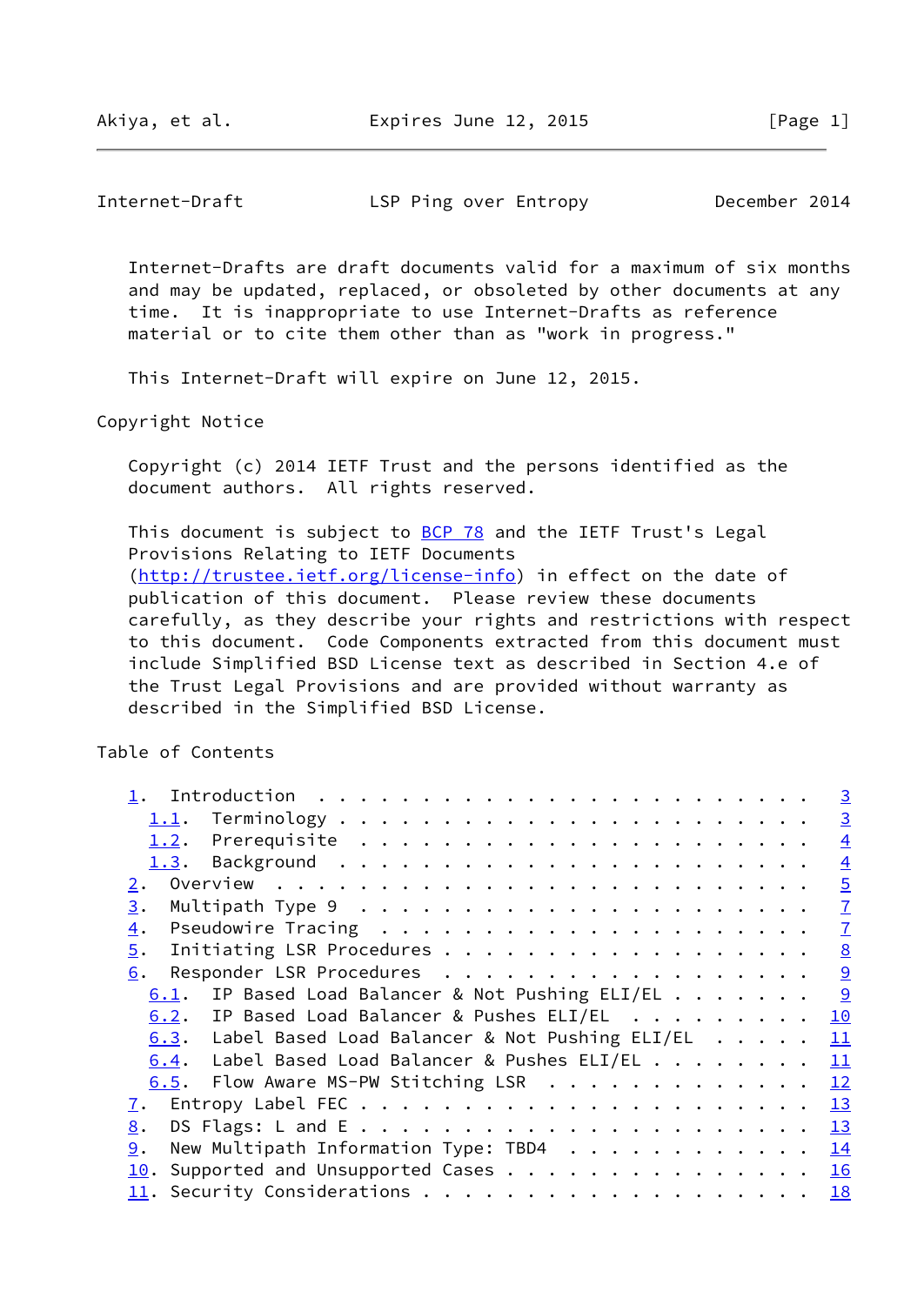| 12.3. Entropy Label FEC 19 |  |  |  |  |  |  |  |  |  |
|----------------------------|--|--|--|--|--|--|--|--|--|
|                            |  |  |  |  |  |  |  |  |  |

| Akiya, et al. | Expires June 12, 2015 | [Page 2] |
|---------------|-----------------------|----------|
|               |                       |          |
|               |                       |          |

<span id="page-2-1"></span>

| Internet-Draft |                                      | LSP Ping over Entropy |  |  |  |  |  |  |  |  | December 2014 |
|----------------|--------------------------------------|-----------------------|--|--|--|--|--|--|--|--|---------------|
|                | 14. Contributing Authors $\ldots$ 19 |                       |  |  |  |  |  |  |  |  |               |
|                |                                      |                       |  |  |  |  |  |  |  |  |               |
|                | 15.1. Normative References 19        |                       |  |  |  |  |  |  |  |  |               |
|                | 15.2. Informative References 20      |                       |  |  |  |  |  |  |  |  |               |
|                |                                      |                       |  |  |  |  |  |  |  |  |               |

#### <span id="page-2-0"></span>[1](#page-2-0). Introduction

### <span id="page-2-2"></span>[1.1](#page-2-2). Terminology

The following acronyms/terminologies are used in this document:

- o MPLS Multiprotocol Label Switching.
- o LSP Label Switched Path.
- o LSR Label Switching Router.
- o FEC Forwarding Equivalent Class.
- o ECMP Equal-Cost Multipath.
- o EL Entropy Label.
- o ELI Entropy Label Indicator.
- o GAL Generic Associated Channel Label.
- o MS-PW Multi-Segment Pseudowire.
- o Initiating LSR LSR which sends MPLS echo request.
- o Responder LSR LSR which receives MPLS echo request and sends MPLS echo reply.
- o IP Based Load Balancer LSR which load balances on fields from IP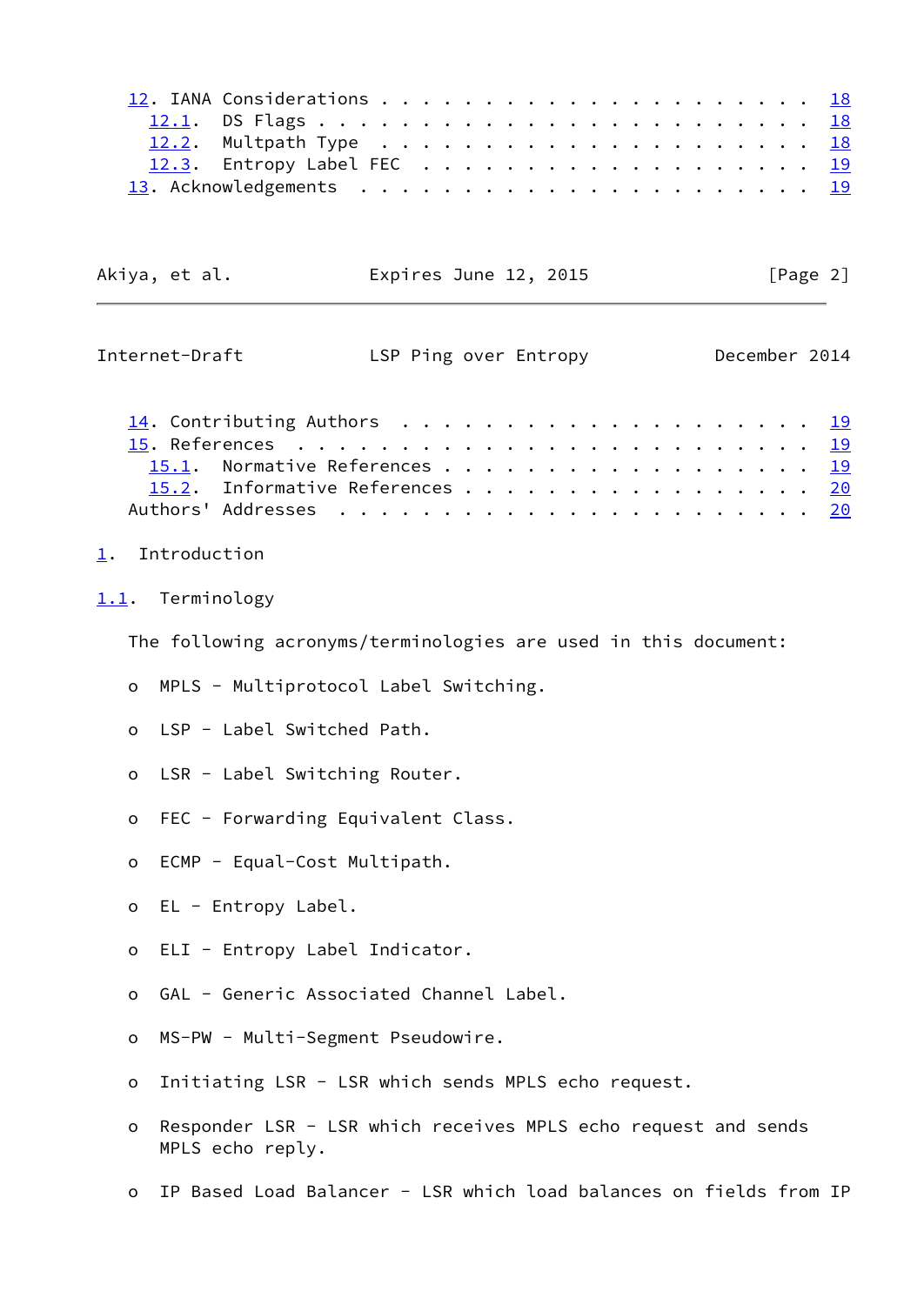header (and possibly fields from upper layers), and does not consider entropy label from label stack (i.e. Flow Label or Entropy Label) for load balancing purpose.

- o Label Based Load Balancer LSR which load balances on entropy label from label stack (i.e. Flow Label or Entropy Label), and does not consider fields from IP header (and possibly fields from upper layers) for load balancing purpose.
- o Label and IP Based Load Balancer LSR which load balances on both labels from label stack (including Flow Label or Entropy Label if

| Akiya, et al. | Expires June 12, 2015 | [Page 3] |
|---------------|-----------------------|----------|
|---------------|-----------------------|----------|

<span id="page-3-1"></span>Internet-Draft LSP Ping over Entropy December 2014

 present) and fields from IP header (and possibly fields from upper layers).

### <span id="page-3-0"></span>[1.2](#page-3-0). Prerequisite

 MPLS implementations employ wide variety of load balancing techniques in terms of fields used for hash "keys". [[RFC4379](https://datatracker.ietf.org/doc/pdf/rfc4379)] and [\[RFC6424](https://datatracker.ietf.org/doc/pdf/rfc6424)] are designed to provide multipath support for subset of techniques. Intent of this document is to restore multipath support for those supported techniques which have been compromised by the introduction of [[RFC6790\]](https://datatracker.ietf.org/doc/pdf/rfc6790) (i.e. Entropy Labels). [Section 10](#page-17-0) describes supported and unsupported cases, and it may be useful for one to visit this section first.

# <span id="page-3-2"></span>[1.3](#page-3-2). Background

Section [3.3.1 of \[RFC4379\]](https://datatracker.ietf.org/doc/pdf/rfc4379#section-3.3.1) specifies multipath information encoding in Downstream Mapping TLV (Section [3.3 of \[RFC4379\]\)](https://datatracker.ietf.org/doc/pdf/rfc4379#section-3.3) and Downstream Detailed Mapping TLV (Section [3.3 of \[RFC6424\]](https://datatracker.ietf.org/doc/pdf/rfc6424#section-3.3)) which can be used by LSP Ping initiator to trace and validate all ECMP paths between ingress and egress. These encodings are sufficient when all the LSRs along the path(s), between ingress and egress, consider same set of "keys" as input for load balancing algorithm: all IP based or all label based.

With introduction of  $[REC6790]$ , it is quite normal to see set of LSRs performing load balancing based on EL/ELI while others still follow the traditional way (IP based). This results in LSP Ping initiator not be able to trace and validate all ECMP paths in following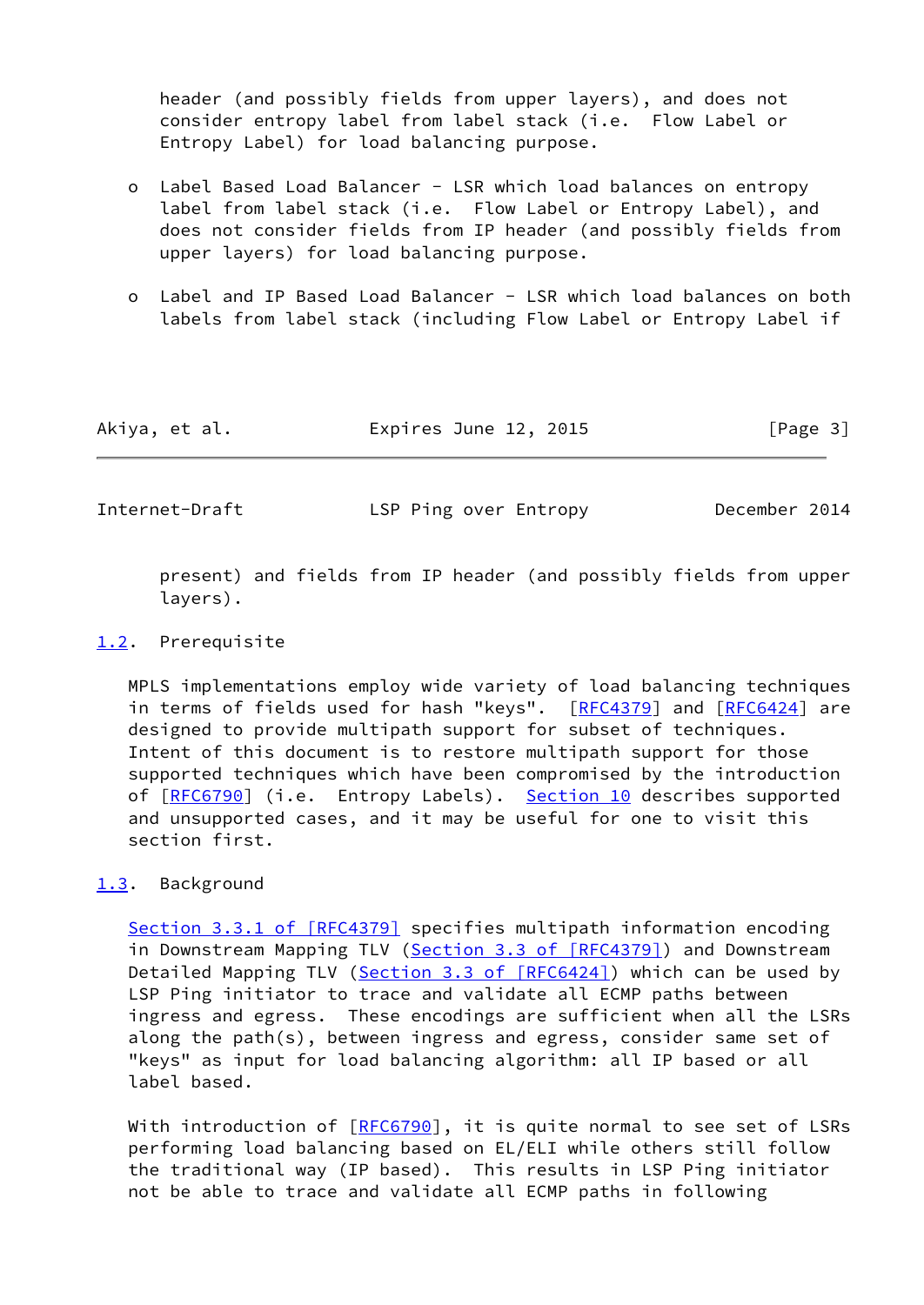scenarios:

- o One or more transit LSRs along LSP with ELI/EL in label stack do not perform ECMP load balancing based on EL (hashes based on "keys" including IP destination address). This scenario is not only possible but quite common due transit LSRs not implementing [[RFC6790\]](https://datatracker.ietf.org/doc/pdf/rfc6790) or transit LSRs implementing [[RFC6790](https://datatracker.ietf.org/doc/pdf/rfc6790)] but not implementing suggested transit LSR behavior in [Section](https://datatracker.ietf.org/doc/pdf/rfc6790#section-4.3) 4.3 of  [\[RFC6790\]](https://datatracker.ietf.org/doc/pdf/rfc6790#section-4.3).
- o Two or more LSPs stitched together with at least one of these LSP pushing ELI/EL in label stack. Such scenarios are described in [[I-D.ravisingh-mpls-el-for-seamless-mpls\]](#page-21-4).

 These scenarios will be quite common because every deployment of [\[RFC6790](https://datatracker.ietf.org/doc/pdf/rfc6790)] will invariably end up with nodes that support ELI/EL and nodes that do not. There will typically be areas that support ELI/EL and areas that do not.

| Akiya, et al. | Expires June 12, 2015 | [Page 4] |
|---------------|-----------------------|----------|
|               |                       |          |

<span id="page-4-1"></span>Internet-Draft LSP Ping over Entropy December 2014

As pointed out in [[RFC6790](https://datatracker.ietf.org/doc/pdf/rfc6790)] the procedures of [[RFC4379](https://datatracker.ietf.org/doc/pdf/rfc4379)] with respect to multipath information type {9} are incomplete. However [[RFC6790\]](https://datatracker.ietf.org/doc/pdf/rfc6790) does not actually update [\[RFC4379](https://datatracker.ietf.org/doc/pdf/rfc4379)]. Further the specific EL location is not clearly defined, particularly in the case of Flow Aware Pseudowires [\[RFC6391](https://datatracker.ietf.org/doc/pdf/rfc6391)]. This document defines a new FEC Stack sub-TLV for the Entropy Label. [Section 3](#page-6-0) of this document updates the procedures for multipath information type {9} described in [[RFC4379\]](https://datatracker.ietf.org/doc/pdf/rfc4379). Rest of this document describes extensions required to restore ECMP discovery and tracing capabilities for scenarios described.

<span id="page-4-0"></span>[2](#page-4-0). Overview

 [RFC4379] describes LSP traceroute as an operation where the initiating LSR send a series of MPLS echo requests towards the same destination. The first packet in the series have the TTL set to 1. When the echo reply is received from the LSR one hop away the second echo request in the series is sent with the TTL set to 2, for each echo request the TLL is incremented by one until a response is received from the intended destination. Initiating LSR discovers and exercises ECMP by obtaining multipath information from each transit LSR and using specific destination IP address or specific entropy label.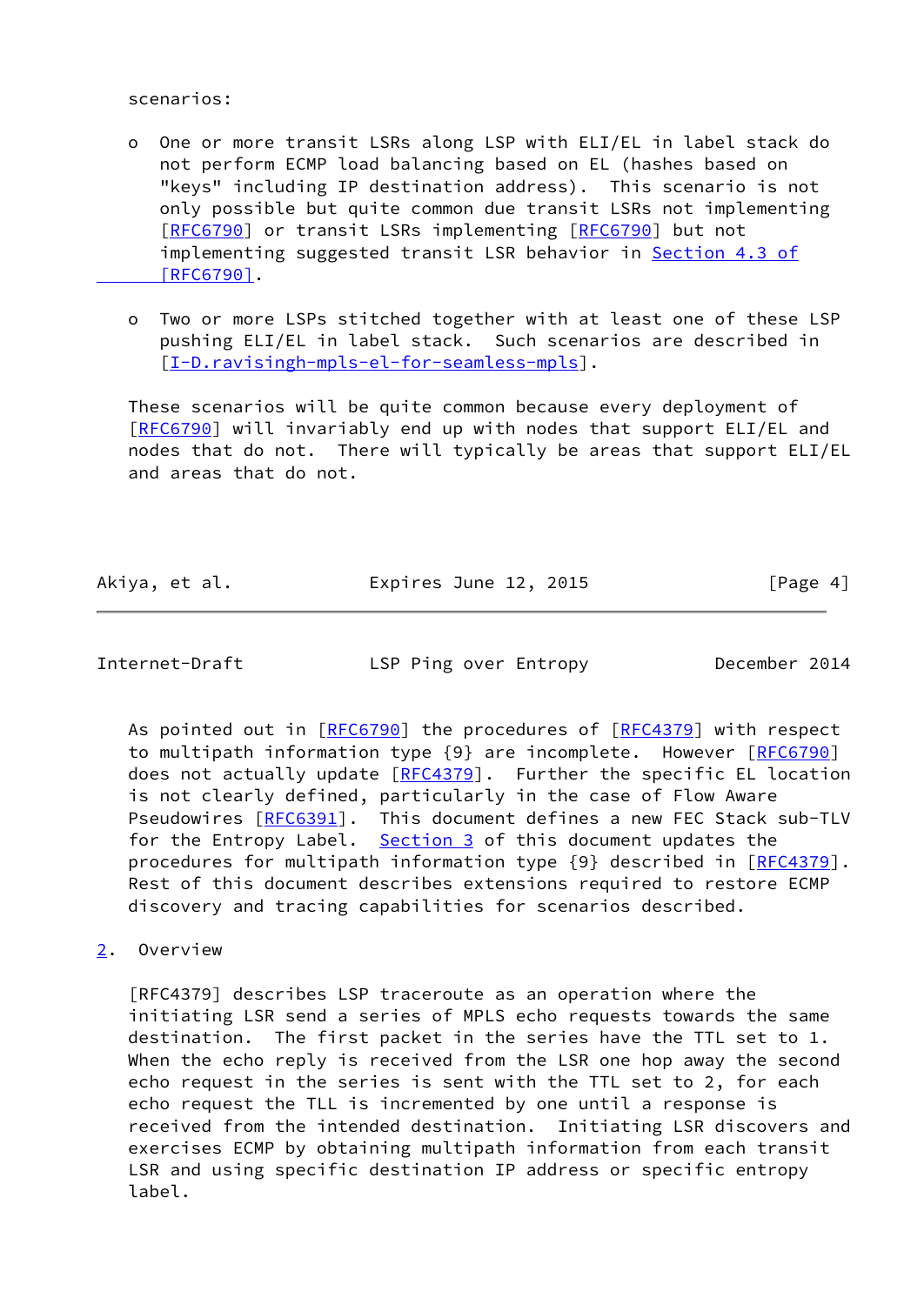Notion of {x, y, z} from here on refers to Multipath information types x, y or z.

 LSP Ping initiating LSR sends MPLS echo request with multipath information. This multipath information is described in DSMAP/DDMAP TLV of echo request, and may contain set of IP addresses or set of labels. Multipath information types {2, 4, 8} carry set of IP addresses and multipath information type {9} carries set of labels. Responder LSR (receiver of MPLS echo request) will determine the subset of initiator specified multipath information which load balances to each downstream (outgoing interface). Responder LSR sends MPLS echo reply with resulting multipath information per downstream (outgoing interface) back to the initiating LSR. Initiating LSR is then able to use specific IP destination address or specific label to exercise specific ECMP path on the responder LSR.

Current behavior is problematic in following scenarios:

- o Initiating LSR sends IP multipath information, but responder LSR load balances on labels.
- o Initiating LSR sends label multipath information, but responder LSR load balances on IP addresses.

| Akiya, et al. | Expires June 12, 2015 |  | [Page 5] |  |
|---------------|-----------------------|--|----------|--|
|               |                       |  |          |  |

Internet-Draft LSP Ping over Entropy December 2014

- o Initiating LSR sends existing multipath information to LSR which pushes ELI/EL in label stack, but the initiating LSR can only continue to discover and exercise specific path of ECMP, if the LSR which pushes ELI/EL responds with both IP addresses and associated EL corresponding to each IP address. This is because:
	- \* ELI/EL pushing LSR that is a stitching point will load balance based on IP address.
	- \* Downstream LSR(s) of ELI/EL pushing LSR may load balance based on ELs.
- o Initiating LSR sends one of existing multipath information to ELI/ EL pushing LSR, but initiating LSR can only continue to discover and exercise specific path of ECMP if ELI/EL pushing LSR responds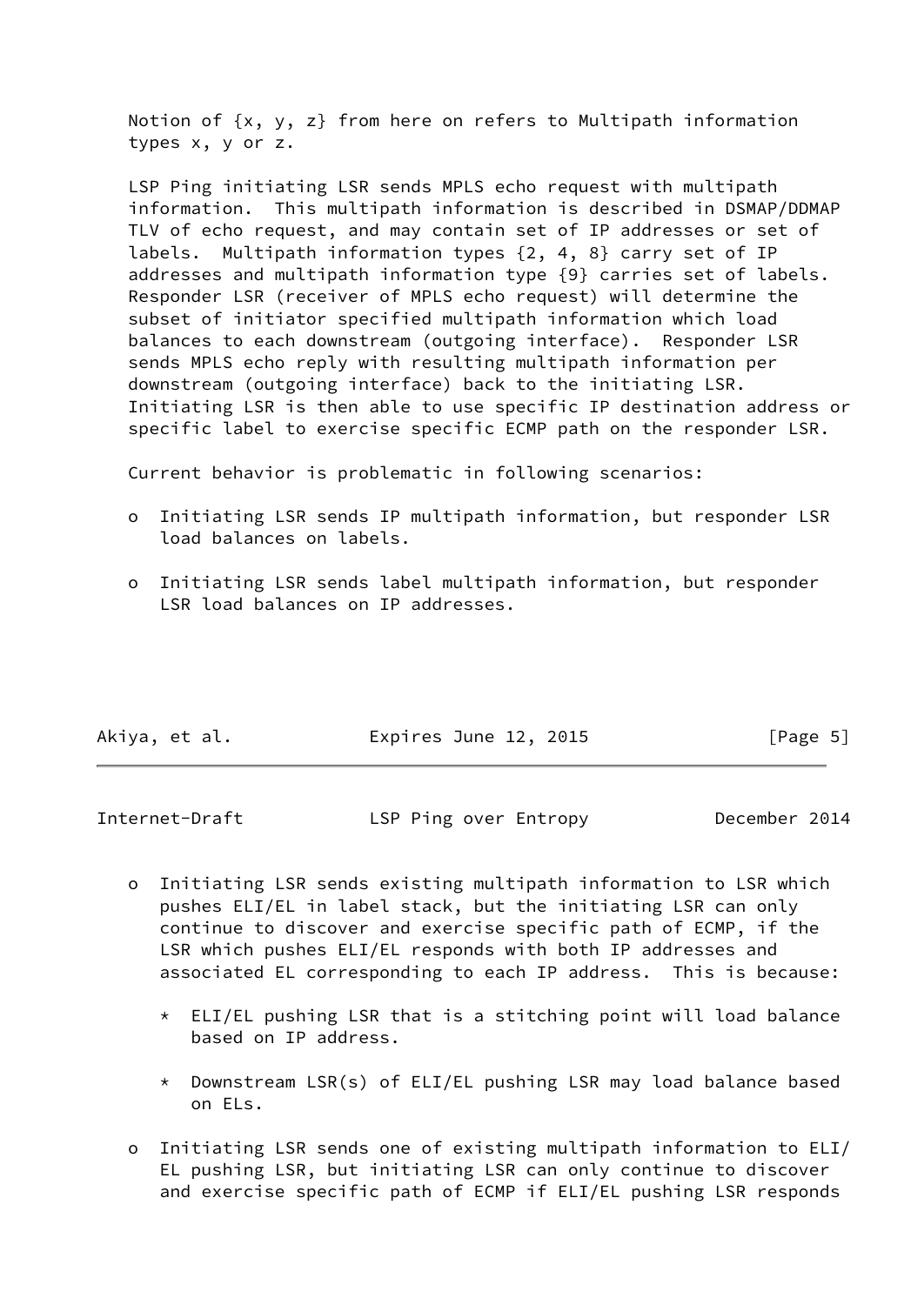with both labels and associated EL corresponding to label. This is because:

- \* ELI/EL pushing LSR that is a stitching point will load balance based on EL from previous LSP and pushes new EL.
- \* Downstream LSR(s) of ELI/EL pushing LSR may load balance based on new ELs.

 The above scenarios point to how the existing multipath information is insufficient when LSP traceroute is operated on an LSP with Entropy Labels described by [\[RFC6790](https://datatracker.ietf.org/doc/pdf/rfc6790)]. Therefore, this document defines a multipath information type to be used in the DSMAP/DDMAP of MPLS echo request/reply packets in [Section 9.](#page-15-0)

 In addition, responder LSR can reply with empty multipath information if no IP address set or label set from received multipath information matched load balancing to a downstream. Empty return is also possible if initiating LSR sends multipath information of one type, IP address or label, but responder LSR load balances on the other type. To disambiguate between the two results, this document introduces new flags in the DSMAP/DDMAP TLV to allow responder LSR to describe the load balance technique being used.

 It is required that all LSRs along the LSP understand new flags as well as new multipath information type. It is also required that initiating LSR can select both IP destination address and label to use on transmitting MPLS echo request packets. Two additional DS Flags are defined for the DSMAP and DDMAP TLVs in [Section 8.](#page-14-0) These two flags are used by the responder LSR to describe its load balance behavior on received MPLS echo request.

| Akiya, et al.<br>Expires June 12, 2015<br>[Page 6] |  |
|----------------------------------------------------|--|
|----------------------------------------------------|--|

<span id="page-6-1"></span>Internet-Draft LSP Ping over Entropy December 2014

 Note that the terms "IP Based Load Balancer", "Label Based Load Balancer" and "Label Based Load Balancer" are in context of how received MPLS echo request is handled by the responder LSR.

<span id="page-6-0"></span>[3](#page-6-0). Multipath Type 9

This section defines to which labels multipath type {9} applies.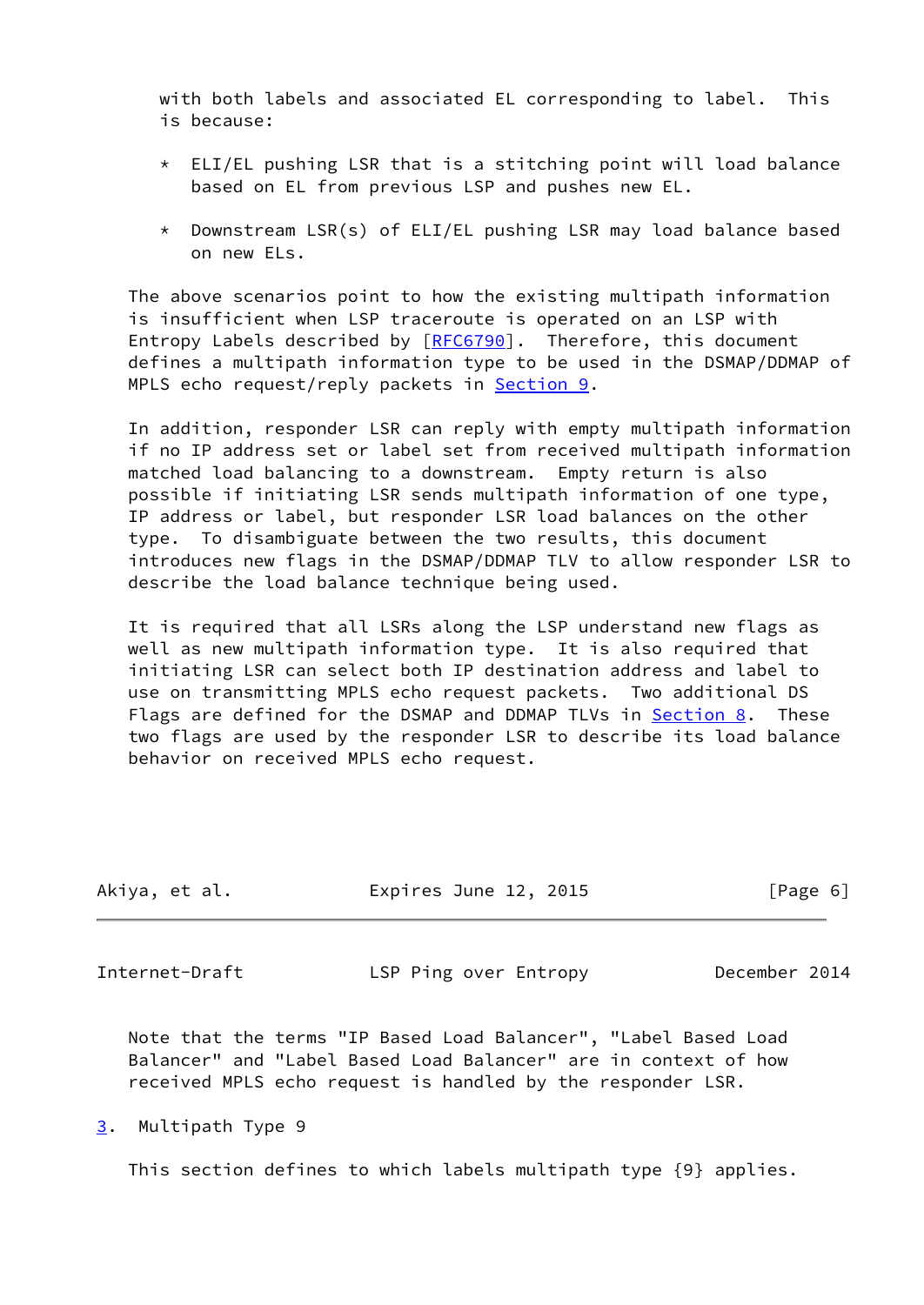[RFC4379] defined multipath type {9} for tracing of LSPs where label based load-balancing is used. However, as pointed out in [[RFC6790](https://datatracker.ietf.org/doc/pdf/rfc6790)], the procedures for using this type are incomplete as the specific location of the label was not defined. It was assumed that the presence of multipath type {9} implied the value of the bottom-of stack label should be varied by the values indicated by multipath to determine their respective out-going interfaces.

 [Section 7](#page-13-1) defines a new FEC-Stack sub-TLV to indicate an entropy label. These labels may appear anywhere in a label stack.

 Multipath type {9} applies to the first label in the label-stack that corresponds to an EL-FEC. If no such label is found, it applies to the label at the bottom of the label stack.

<span id="page-7-0"></span>[4](#page-7-0). Pseudowire Tracing

 This section defines procedures for tracing pseudowires. These procedures pertain to the use of multipath information type {9} as well as type {TBD4}. In all cases below, when a control word is in use the N-flag in the DDMAP or DSMAP MUST be set. Note that when a control word is not in use the returned DDMAPs or DSMAPs may not be accurate.

 In order to trace a non Flow-Aware Pseudowire the initiator includes an EL-FEC instead of the appropriate PW-FEC at the bottom of the FEC- Stack. Tracing in this way will cause compliant routers to return the proper outgoing interface. Note that this procedure only traces to the end of the MPLS LSP that is under test and will not verify the PW FEC. To actually verify the PW-FEC or in the case of a MS-PW, to determine the next pseudowire label value, the initiator MUST repeat that step of the trace, (i.e., repeating the TTL value used) but with the FEC-Stack modified to contain the appropriate PW-FEC. Note that these procedures are applicable to scenarios which an initiator is able to vary the bottom label (i.e. pseudowire label). Possible scenarios are tracing multiple non Flow-Aware Pseudowires on the same endpoints or tracing a non Flow-Aware Pseudowire provisioned with multiple pseudowire labels.

Akiya, et al. **Expires June 12, 2015** [Page 7]

<span id="page-7-1"></span>Internet-Draft LSP Ping over Entropy December 2014

In order to trace a Flow Aware Pseudowire, the initiator includes an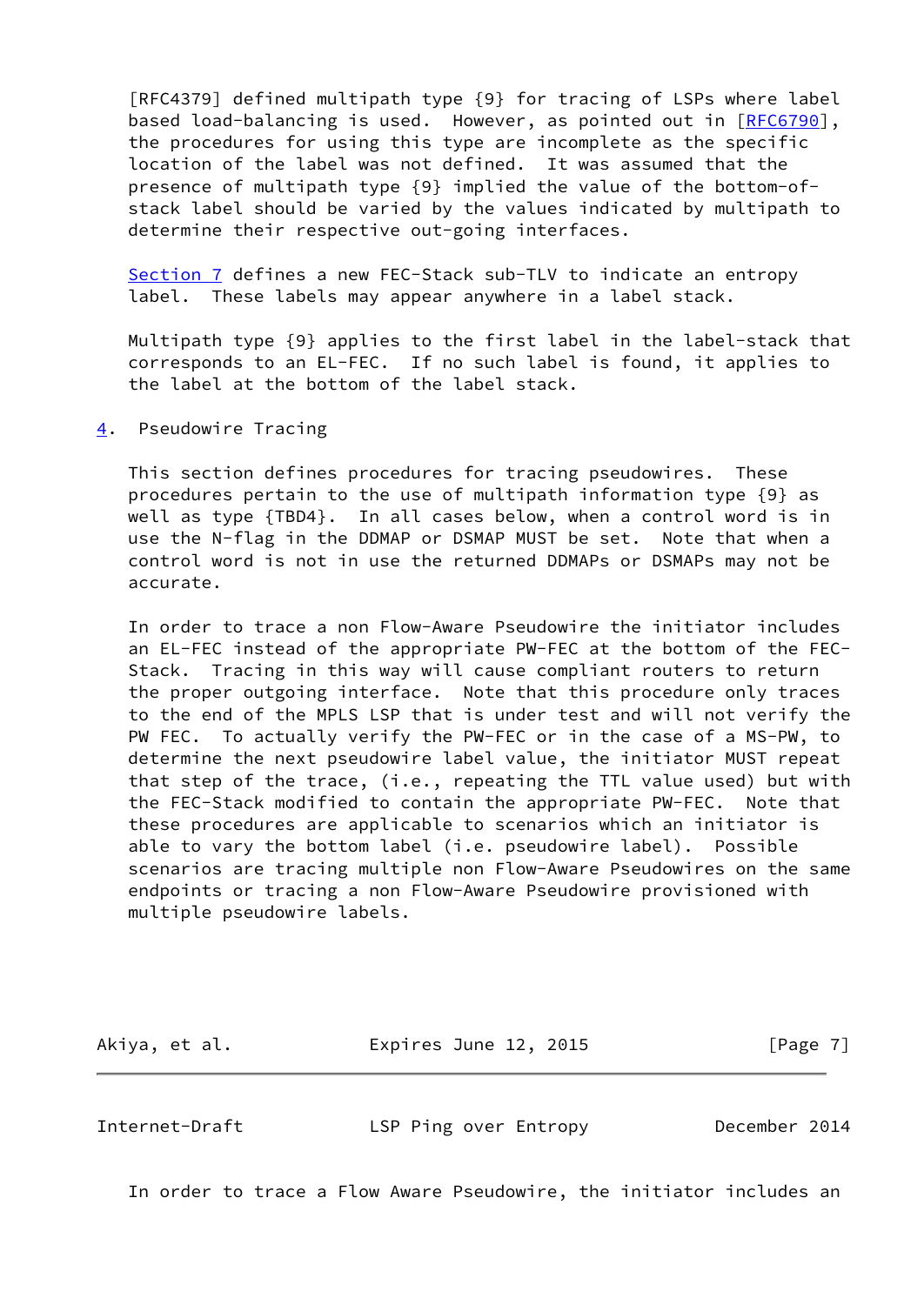EL-FEC at the bottom of the FEC-Stack and pushes the appropriate PW- FEC onto the FEC-Stack.

 In order to trace through non-compliant routers the initiator forms an MPLS echo request message and includes a DDMAP or DSMAP with multipath type {9}. For a non Flow-Aware Pseudowire it includes the appropriate PW-FEC in the FEC-Stack. For a Flow Aware Pseudowire, the initiator includes a NIL-FEC at the bottom of the FEC-Stack and pushes the appropriate PW-FEC onto the FEC-Stack.

<span id="page-8-0"></span>[5](#page-8-0). Initiating LSR Procedures

 In order to facilitate the flow of the following text we speak in terms of a boolean called EL\_LSP maintained by the initiating LSR. This value controls the multipath information type to be used in transmitted echo request packets. When the initiating LSR is transmitting an echo request packet with DSMAP/DDMAP with a non-zero multipath information type, then EL\_LSP boolean MUST be consulted to determine the multipath information type to use.

In addition to procedures described in  $[REC4379]$  as updated by [Section 3](#page-6-0) and [[RFC6424](https://datatracker.ietf.org/doc/pdf/rfc6424)], initiating LSR MUST operate with following procedures.

- o When the initiating LSR pushes ELI/EL, initialize EL\_LSP=True. Else set EL LSP=False.
- o When the initiating LSR is transmitting non-zero multipath information type:
	- \* If (EL\_LSP), the initiating LSR MUST use multipath information type {TBD4} unless same responder LSR cannot handle type {TBD4}.
	- $*$  Else the initiating LSR MAY use multipath information type  $\{2,$ 4, 8, 9}.
- o When the initiating LSR is transmitting multipath information type {TBD4}, both "IP Multipath Information" and "Label Multipath Information" MUST be included, and "IP Associated Label Multipath Information" MUST be omitted (NULL).
- o When the initiating LSR receives echo reply with  ${L=0, E=1}$  in DS flags with valid contents, set EL\_LSP=True.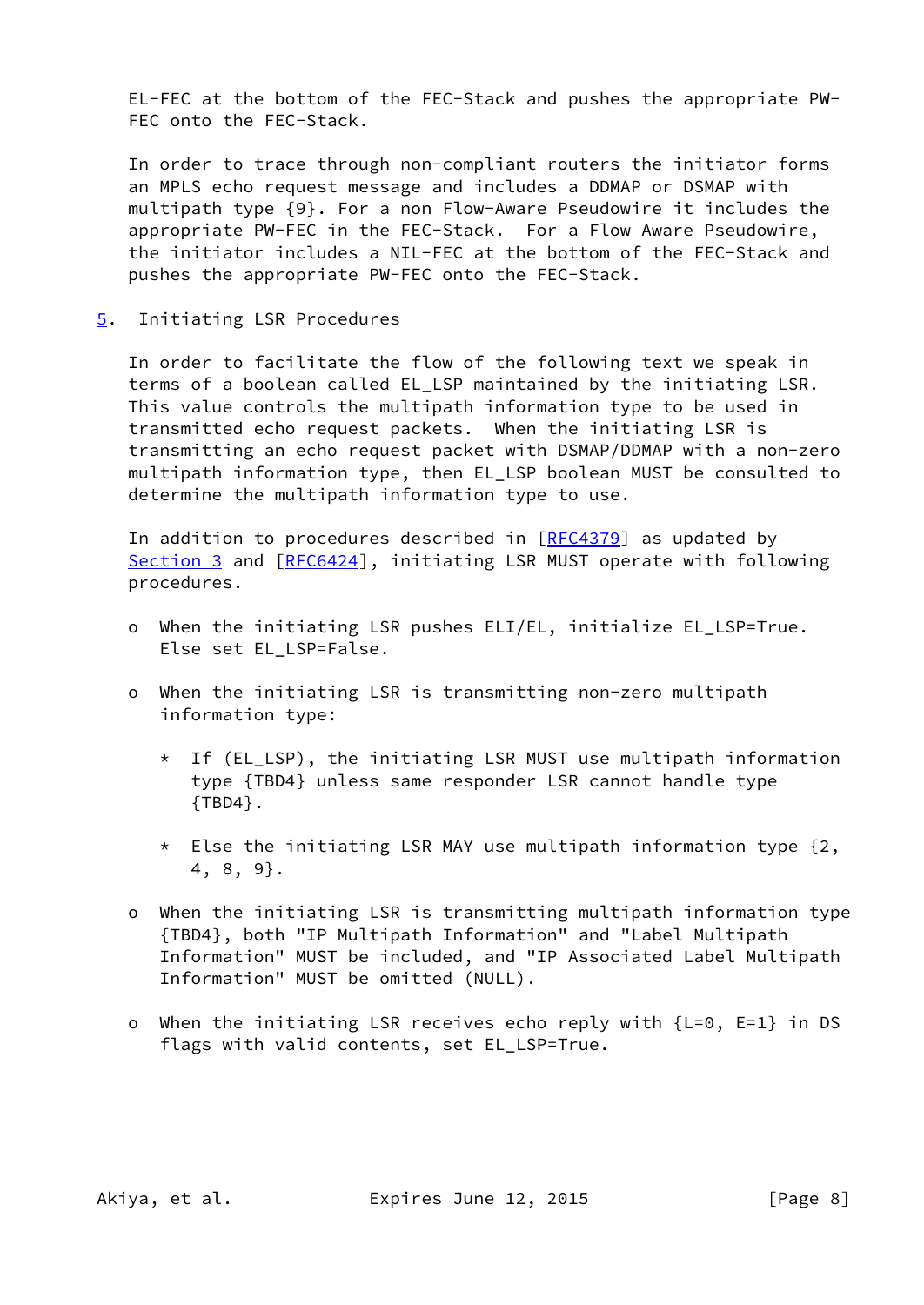<span id="page-9-1"></span> In following conditions, the initiating LSR may have lost the ability to exercise specific ECMP paths. The initiating LSR MAY continue with "best effort".

- o Received echo reply contains empty multipath information.
- o Received echo reply contains {L=0, E=<any>} DS flags, but does not contain IP multipath information.
- o Received echo reply contains {L=1, E=<any>} DS flags, but does not contain label multipath information.
- o Received echo reply contains {L=<any>, E=1} DS flags, but does not contain associated label multipath information.
- o IP multipath information types {2, 4, 8} sent, and received echo reply with  $\{L=1, E=0\}$  in DS flags.
- o Multipath information type {TBD4} sent, and received echo reply with multipath information type other than {TBD4}.
- <span id="page-9-0"></span>[6](#page-9-0). Responder LSR Procedures

 Common Procedures: The responder LSR receiving an MPLS echo request packet with multipath information type {TBD4} MUST validate following contents. Any deviation MUST result in the responder LSR to consider the packet as malformed and return code 1 (Malformed echo request received) in the MPLS echo reply packet.

- o IP multipath information MUST be included.
- o Label multipath information MUST be included.
- o IP associated label multipath information MUST be omitted (NULL).

 Following subsections describe expected responder LSR procedures when echo reply is to include DSMAP/DDMAP TLVs, based on local load balance technique being employed. In case the responder LSR performs deviating load balance techniques per downstream basis, appropriate procedures matching to each downstream load balance technique MUST be operated.

- <span id="page-9-2"></span>[6.1](#page-9-2). IP Based Load Balancer & Not Pushing ELI/EL
	- o The responder MUST set {L=0, E=0} in DS flags.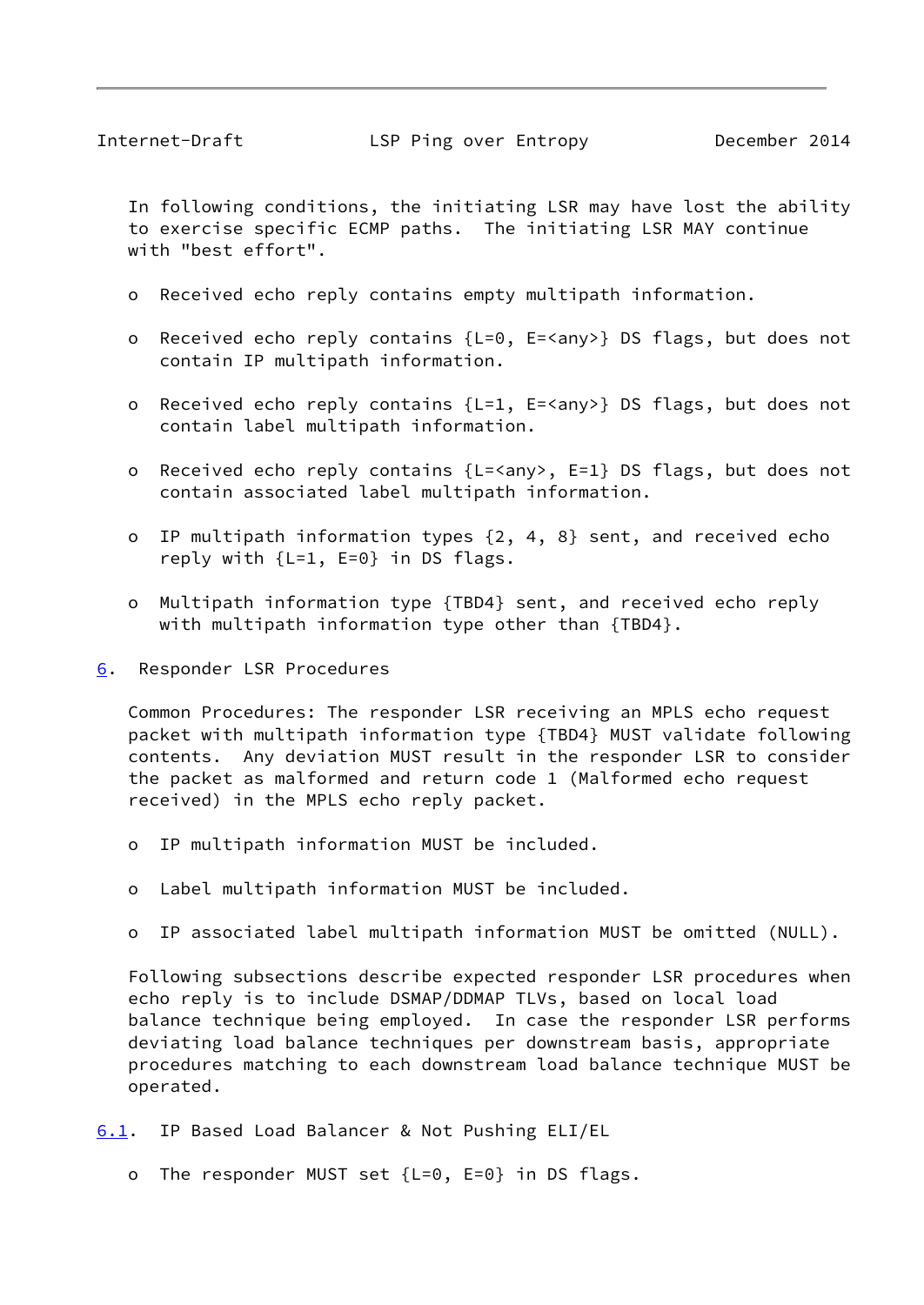o If multipath information type {2, 4, 8} is received, the responder MUST comply with [\[RFC4379](https://datatracker.ietf.org/doc/pdf/rfc4379)] and [[RFC6424](https://datatracker.ietf.org/doc/pdf/rfc6424)].

| Akiya, et al. | Expires June 12, 2015 | [Page 9] |
|---------------|-----------------------|----------|
|---------------|-----------------------|----------|

<span id="page-10-1"></span>Internet-Draft LSP Ping over Entropy December 2014

- o If multipath information type {9} is received, the responder MUST reply with multipath type {0}.
- o If multipath information type {TBD4} is received, following procedures are to be used:
	- $*$  The responder MUST reply with multipath information type {TBD4}.
	- \* "Label Multipath Information" and "Associated Label Multipath Information" sections MUST be omitted (NULL).
	- \* If no matching IP address is found, then "IPMultipathType" field MUST be set to multipath information type {0} and "IP Multipath Information" section MUST also be omitted (NULL).
	- \* If at least one matching IP address is found, then "IPMultipathType" field MUST be set to appropriate multipath information type {2, 4, 8} and "IP Multipath Information" section MUST be included.
- <span id="page-10-0"></span>[6.2](#page-10-0). IP Based Load Balancer & Pushes ELI/EL
	- o The responder MUST set {L=0, E=1} in DS flags.
	- o If multipath information type {9} is received, the responder MUST reply with multipath type {0}.
	- o If multipath type {2, 4, 8, TBD4} is received, following procedures are to be used:
		- \* The responder MUST respond with multipath type {TBD4}. See [Section 9](#page-15-0) for details of multipath type {TBD4}.
		- \* "Label Multipath Information" section MUST be omitted (i.e. is it not there).
		- \* IP address set specified in received IP multipath information MUST be used to determine the returning IP/Label pairs.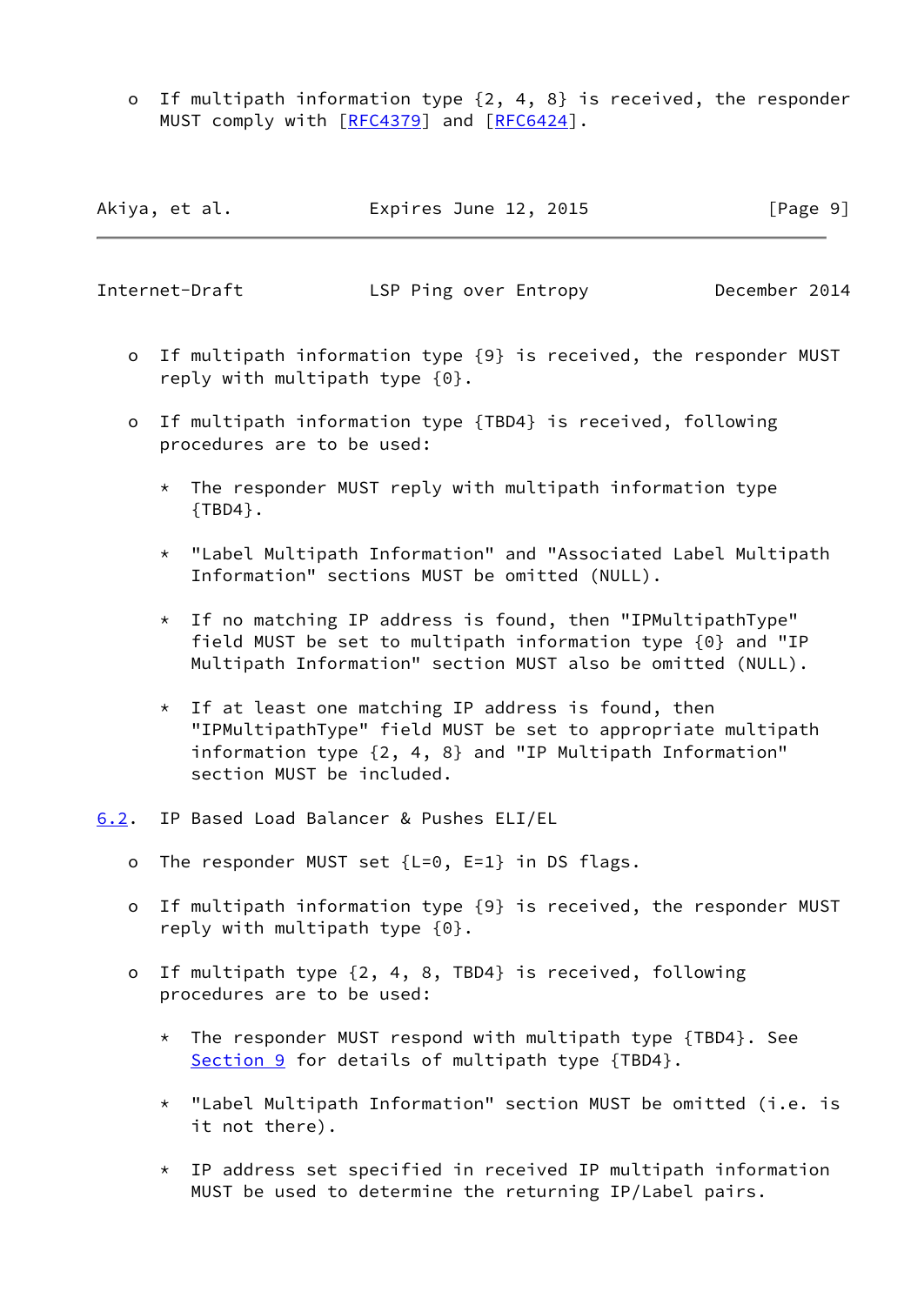- $*$  If received multipath information type was {TBD4}, received "Label Multipath Information" sections MUST NOT be used to determine the associated label portion of returning IP/Label pairs.
- \* If no matching IP address is found, then "IPMultipathType" field MUST be set to multipath information type {0} and "IP Multipath Information" section MUST be omitted. In addition,

| Akiya, et al.<br>Expires June 12, 2015 | [Page 10] |
|----------------------------------------|-----------|
|----------------------------------------|-----------|

<span id="page-11-1"></span>Internet-Draft LSP Ping over Entropy December 2014

 "Assoc Label Multipath Length" MUST be set to 0, and "Associated Label Multipath Information" section MUST also be omitted.

- $*$  If at least one matching IP address is found, then "IPMultipathType" field MUST be set to appropriate multipath information type {2, 4, 8} and "IP Multipath Information" section MUST be included. In addition, "Associated Label Multipath Information" section MUST be populated with list of labels corresponding to each IP address specified in "IP Multipath Information" section. "Assoc Label Multipath Length" MUST be set to a value representing length in octets of "Associated Label Multipath Information" field.
- <span id="page-11-0"></span>[6.3](#page-11-0). Label Based Load Balancer & Not Pushing ELI/EL
	- o The responder MUST set {L=1, E=0} in DS flags.
	- o If multipath information type {2, 4, 8} is received, the responder MUST reply with multipath type {0}.
	- o If multipath information type {9} is received, the responder MUST comply with [\[RFC4379](https://datatracker.ietf.org/doc/pdf/rfc4379)] and [\[RFC6424](https://datatracker.ietf.org/doc/pdf/rfc6424)] as updated by [Section 3](#page-6-0).
	- o If multipath information type {TBD4} is received, following procedures are to be used:
		- $*$  The responder MUST reply with multipath information type {TBD4}.
		- \* "IP Multipath Information" and "Associated Label Multipath Information" sections MUST be omitted (NULL).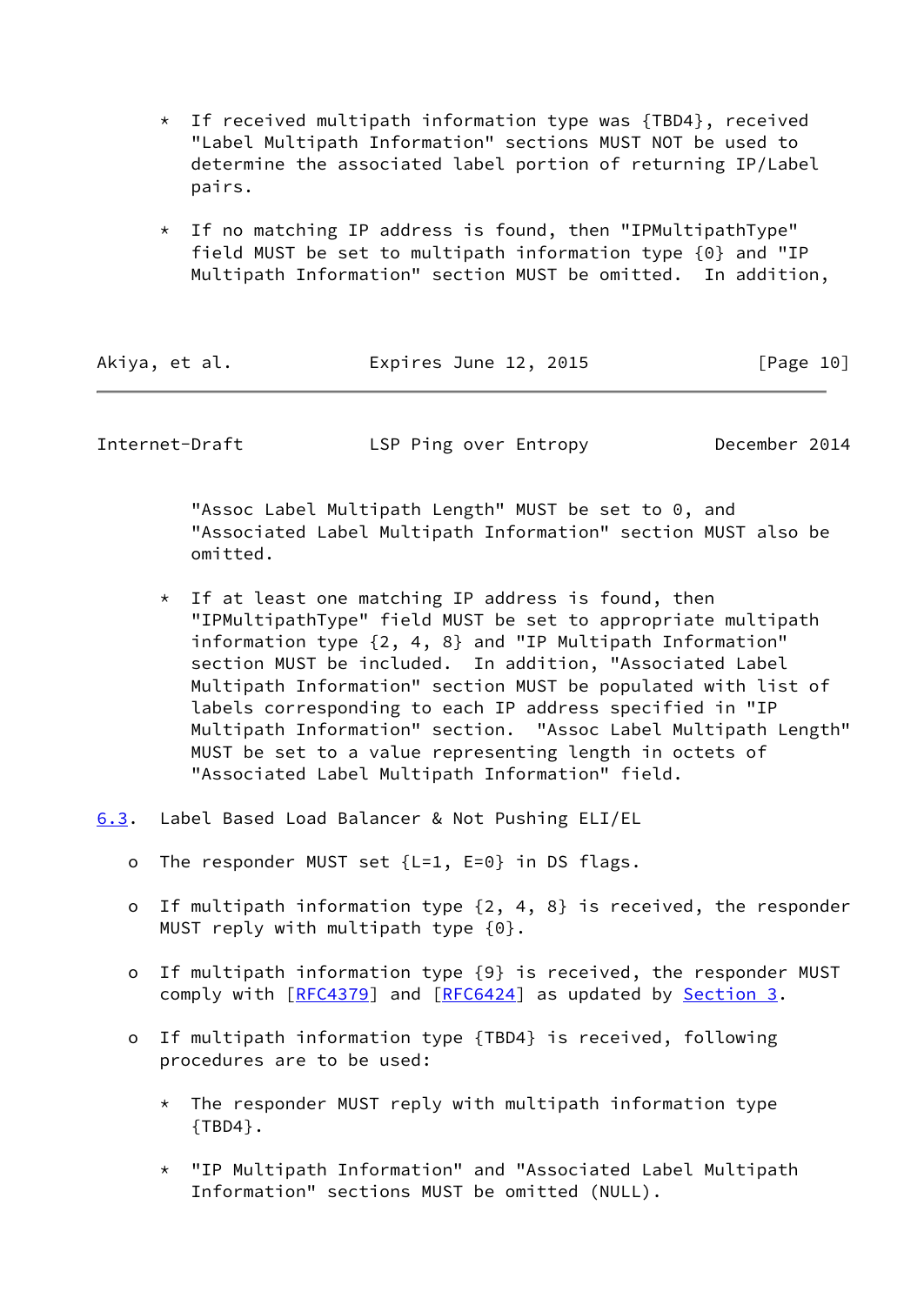- \* If no matching label is found, then "LbMultipathType" field MUST be set to multipath information type {0} and "Label Multipath Information" section MUST also be omitted (NULL).
- \* If at least one matching label is found, then "LbMultipathType" field MUST be set to appropriate multipath information type {9} and "Label Multipath Information" section MUST be included.
- <span id="page-12-0"></span>[6.4](#page-12-0). Label Based Load Balancer & Pushes ELI/EL
	- o The responder MUST set {L=1, E=1} in DS flags.
	- o If multipath information type {2, 4, 8} is received, the responder MUST reply with multipath type {0}.

| Akiya, et al.<br>Expires June 12, 2015 | [Page 11] |
|----------------------------------------|-----------|
|----------------------------------------|-----------|

<span id="page-12-1"></span>Internet-Draft LSP Ping over Entropy December 2014

- o If multipath type {9, TBD4} is received, following procedures are to be used:
	- \* The responder MUST respond with multipath type  ${TBD4}$ .
	- \* "IP Multipath Information" section MUST be omitted.
	- \* Label set specified in received label multipath information MUST be used to determine the returning Label/Label pairs.
	- $*$  If received multipath information type was {TBD4}, received "Label Multipath Information" sections MUST NOT be used to determine the associated label portion of returning Label/Label pairs.
	- \* If no matching label is found, then "LbMultipathType" field MUST be set to multipath information type {0} and "Label Multipath Information" section MUST be omitted. In addition, "Assoc Label Multipath Length" MUST be set to 0, and "Associated Label Multipath Information" section MUST also be omitted.
	- \* If at least one matching label is found, then "LbMultipathType" field MUST be set to appropriate multipath information type {9} and "Label Multipath Information" section MUST be included. In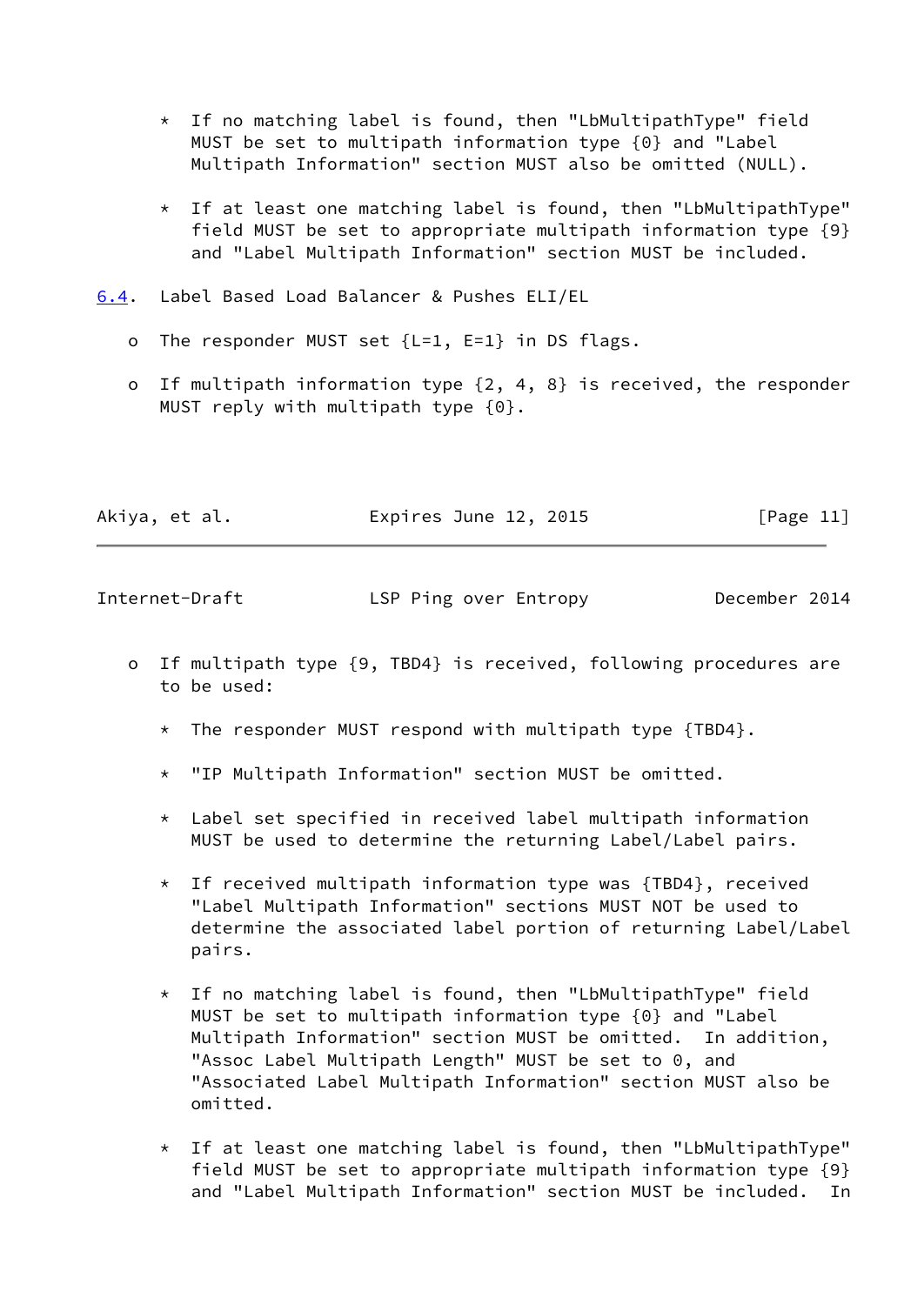addition, "Associated Label Multipath Information" section MUST be populated with list of labels corresponding to each label specified in "Label Multipath Information" section. "Assoc Label Multipath Length" MUST be set to a value representing length in octets of "Associated Label Multipath Information" field.

<span id="page-13-0"></span>[6.5](#page-13-0). Flow Aware MS-PW Stitching LSR

 Stitching LSR that cross-connects Flow Aware Pseudowires behave in one of two ways:

- o Load balances on previous Flow Label, and carries over same Flow Label. For this case, stitching LSR is to behave as procedures described in [Section 6.3](#page-11-0).
- o Load balances on previous Flow Label, and replaces Flow Label with newly computed. For this case, stitching LSR is to behave as procedures described in [Section 6.4](#page-12-0).

Akiya, et al. Expires June 12, 2015 [Page 12]

<span id="page-13-2"></span>

Internet-Draft LSP Ping over Entropy December 2014

<span id="page-13-1"></span>[7](#page-13-1). Entropy Label FEC

 Entropy Label Indicator (ELI) is a reserved label that has no explicit FEC associated, and has label value 7 assigned from the reserved range. Use Nil FEC as Target FEC Stack sub-TLV to account for ELI in a Target FEC Stack TLV.

 Entropy Label (EL) is a special purpose label with label value being discretionary (i.e. label value may not be from the reserved range). For LSP verification mechanics to perform its purpose, it is necessary for a Target FEC Stack sub-TLV to clearly describe EL, particularly in the scenario where label stack does not carry ELI (ex: Flow Aware Pseudowire [[RFC6391\]](https://datatracker.ietf.org/doc/pdf/rfc6391)). Therefore, this document defines a EL FEC to allow a Target FEC Stack sub-TLV to be added to the Target FEC Stack to account for EL.

The Length is 4. Labels are 20-bit values treated as numbers.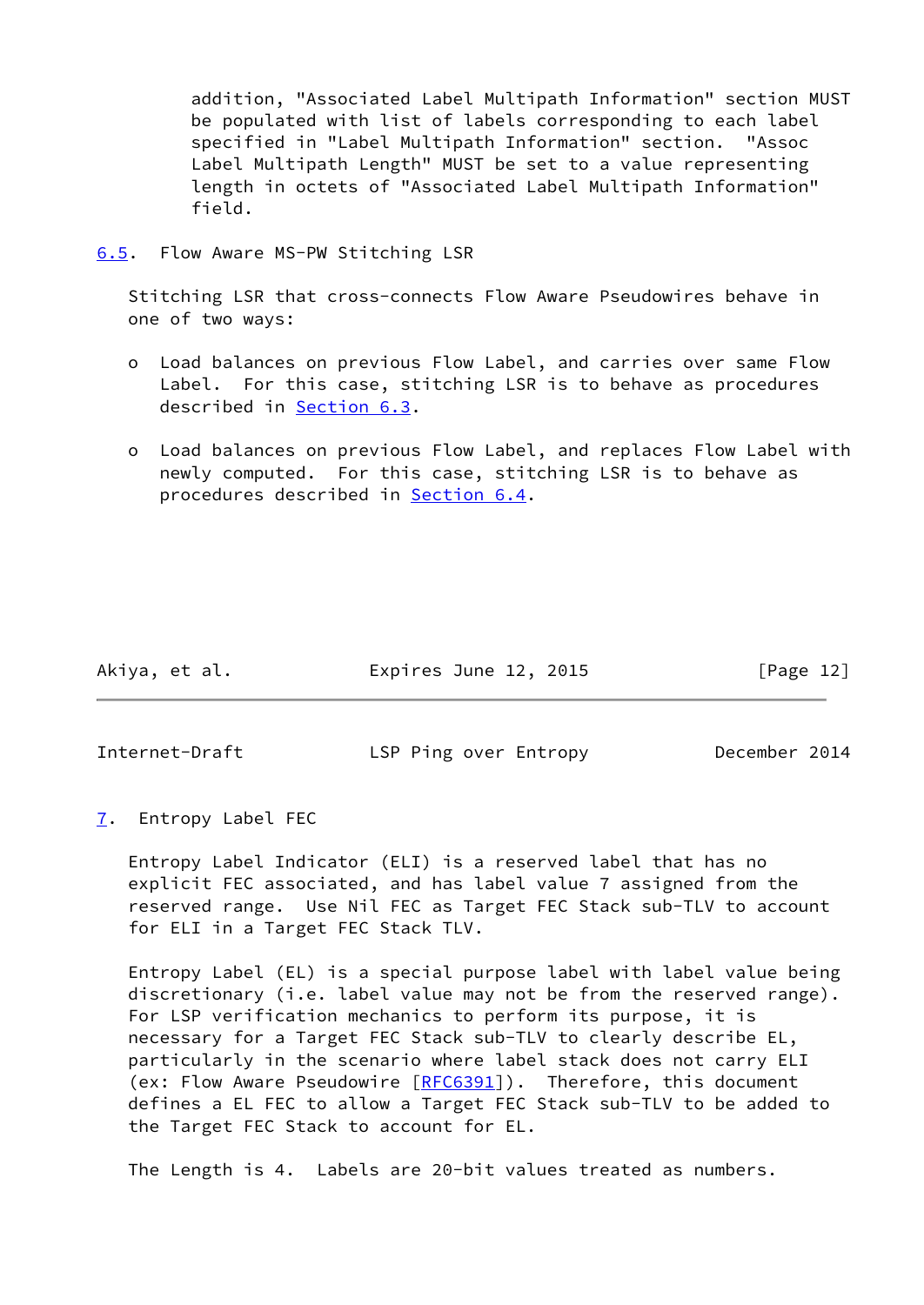0 1 2 3 0 1 2 3 4 5 6 7 8 9 0 1 2 3 4 5 6 7 8 9 0 1 2 3 4 5 6 7 8 9 0 1 +-+-+-+-+-+-+-+-+-+-+-+-+-+-+-+-+-+-+-+-+-+-+-+-+-+-+-+-+-+-+-+-+ | Label | MBZ | +-+-+-+-+-+-+-+-+-+-+-+-+-+-+-+-+-+-+-+-+-+-+-+-+-+-+-+-+-+-+-+-+

Figure 1: Entropy Label FEC

 Label is the actual label value inserted in the label stack; the MBZ fields MUST be zero when sent and ignored on receipt.

<span id="page-14-0"></span>[8](#page-14-0). DS Flags: L and E

 Two flags, L and E, are added in DS Flags field of the DSMAP/DDMAP TLVs. Both flags MUST NOT be set in echo request packets when sending, and ignored when received. Zero, one or both new flags MUST be set in echo reply packets.

 DS Flags --------

> 0 1 2 3 4 5 6 7 +-+-+-+-+-+-+-+-+ | MBZ |L|E|I|N| +-+-+-+-+-+-+-+-+

 RFC-Editor-Note: Please update above figure to place the flag E in the bit number TBD2 and the flag L in the bit number TBD3.

Akiya, et al. Expires June 12, 2015 [Page 13]

<span id="page-14-1"></span>Internet-Draft LSP Ping over Entropy December 2014

Flag Name and Meaning

---- ----------------

- L Label based load balance indicator This flag MUST be set to zero in the echo request. LSR which performs load balancing on a label MUST set this flag in the echo reply. LSR which performs load balancing on IP MUST NOT set this flag in the echo reply.
- E ELI/EL push indicator This flag MUST be set to zero in the echo request. LSR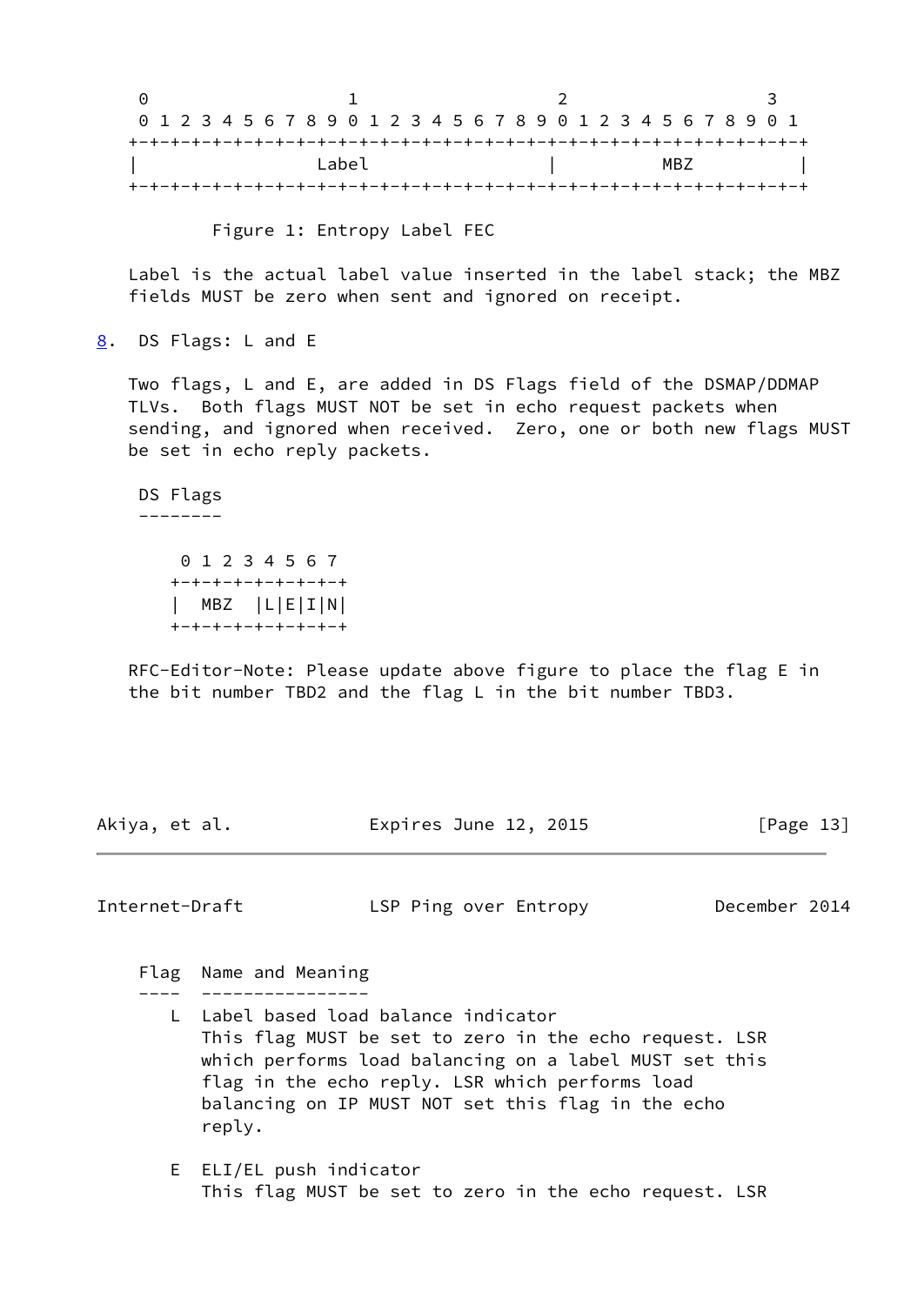which pushes ELI/EL MUST set this flag in the echo reply. LSR which does not push ELI/EL MUST NOT set this flag in the echo reply.

 Two flags result in four load balancing techniques which echo reply generating LSR can indicate:

- o {L=0, E=0} LSR load balances based on IP and does not push ELI/EL.
- o {L=0, E=1} LSR load balances based on IP and pushes ELI/EL.
- o {L=1, E=0} LSR load balances based on label and does not push ELI/ EL.
- o {L=1, E=1} LSR load balances based on label and pushes ELI/EL.
- <span id="page-15-0"></span>[9](#page-15-0). New Multipath Information Type: TBD4

 One new multipath information type is added to be used in DSMAP/DDMAP TLVs. New multipath type has value of TBD4.

| Key Type              | Multipath Information           |
|-----------------------|---------------------------------|
|                       |                                 |
| TBD4 IP and label set | IP addresses and label prefixes |

 Multipath type TBD4 is comprised of three sections. One section to describe IP address set. One section to describe label set. One section to describe another label set which associates to either IP address set or label set specified in the other section.

Multipath information type TBD4 has following format:

| Akiya, et al.                  | Expires June 12, 2015                                           | [Page $14$ ]  |
|--------------------------------|-----------------------------------------------------------------|---------------|
| Internet-Draft                 | LSP Ping over Entropy                                           | December 2014 |
| 0                              |                                                                 |               |
|                                | 0 1 2 3 4 5 6 7 8 9 0 1 2 3 4 5 6 7 8 9 0 1 2 3 4 5 6 7 8 9 0 1 |               |
| IPMultipathType  Reserved(MBZ) | IP Multipath Length                                             |               |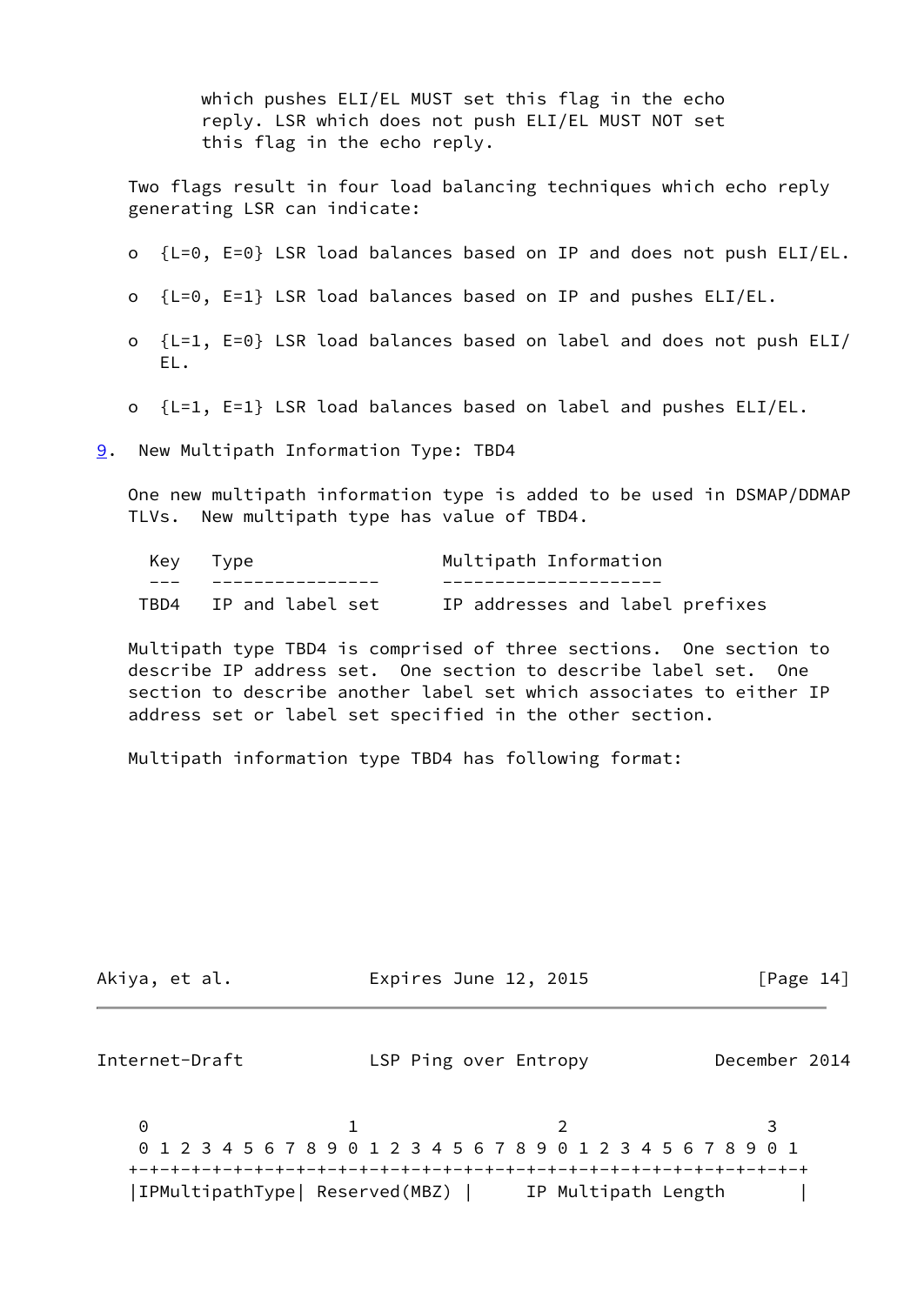+-+-+-+-+-+-+-+-+-+-+-+-+-+-+-+-+-+-+-+-+-+-+-+-+-+-+-+-+-+-+-+-+ ~ ~ | (IP Multipath Information) | ~ ~ +-+-+-+-+-+-+-+-+-+-+-+-+-+-+-+-+-+-+-+-+-+-+-+-+-+-+-+-+-+-+-+-+ |LbMultipathType| Reserved(MBZ) | Label Multipath Length | +-+-+-+-+-+-+-+-+-+-+-+-+-+-+-+-+-+-+-+-+-+-+-+-+-+-+-+-+-+-+-+-+ ~ ~ | (Label Multipath Information) | ~ ~ +-+-+-+-+-+-+-+-+-+-+-+-+-+-+-+-+-+-+-+-+-+-+-+-+-+-+-+-+-+-+-+-+ | Reserved(MBZ) | Assoc Label Multipath Length | +-+-+-+-+-+-+-+-+-+-+-+-+-+-+-+-+-+-+-+-+-+-+-+-+-+-+-+-+-+-+-+-+ ~ ~ | (Associated Label Multipath Information) | ~ ~ +-+-+-+-+-+-+-+-+-+-+-+-+-+-+-+-+-+-+-+-+-+-+-+-+-+-+-+-+-+-+-+-+

Figure 2: Multipath Information Type TBD4

- o IPMultipathType
	- \* 0 when "IP Multipath Information" is omitted. Otherwise one of IP multipath information values: {2, 4, 8}.
- o IP Multipath Information
	- \* This section is omitted when "IPMultipathType" is 0. Otherwise this section reuses IP multipath information from [\[RFC4379](https://datatracker.ietf.org/doc/pdf/rfc4379)]. Specifically, multipath information for values {2, 4, 8} can be used.
- o LbMultipathType
	- \* 0 when "Label Multipath Information" is omitted. Otherwise label multipath information value {9}.
- o Label Multipath Information
	- \* This section is omitted when "LbMultipathType" is 0. Otherwise this section reuses label multipath information from [[RFC4379\]](https://datatracker.ietf.org/doc/pdf/rfc4379). Specifically, multipath information for value {9} can be used.
- o Associated Label Multipath Information

| Akiya, et al. | Expires June 12, 2015 | [Page 15] |
|---------------|-----------------------|-----------|
|---------------|-----------------------|-----------|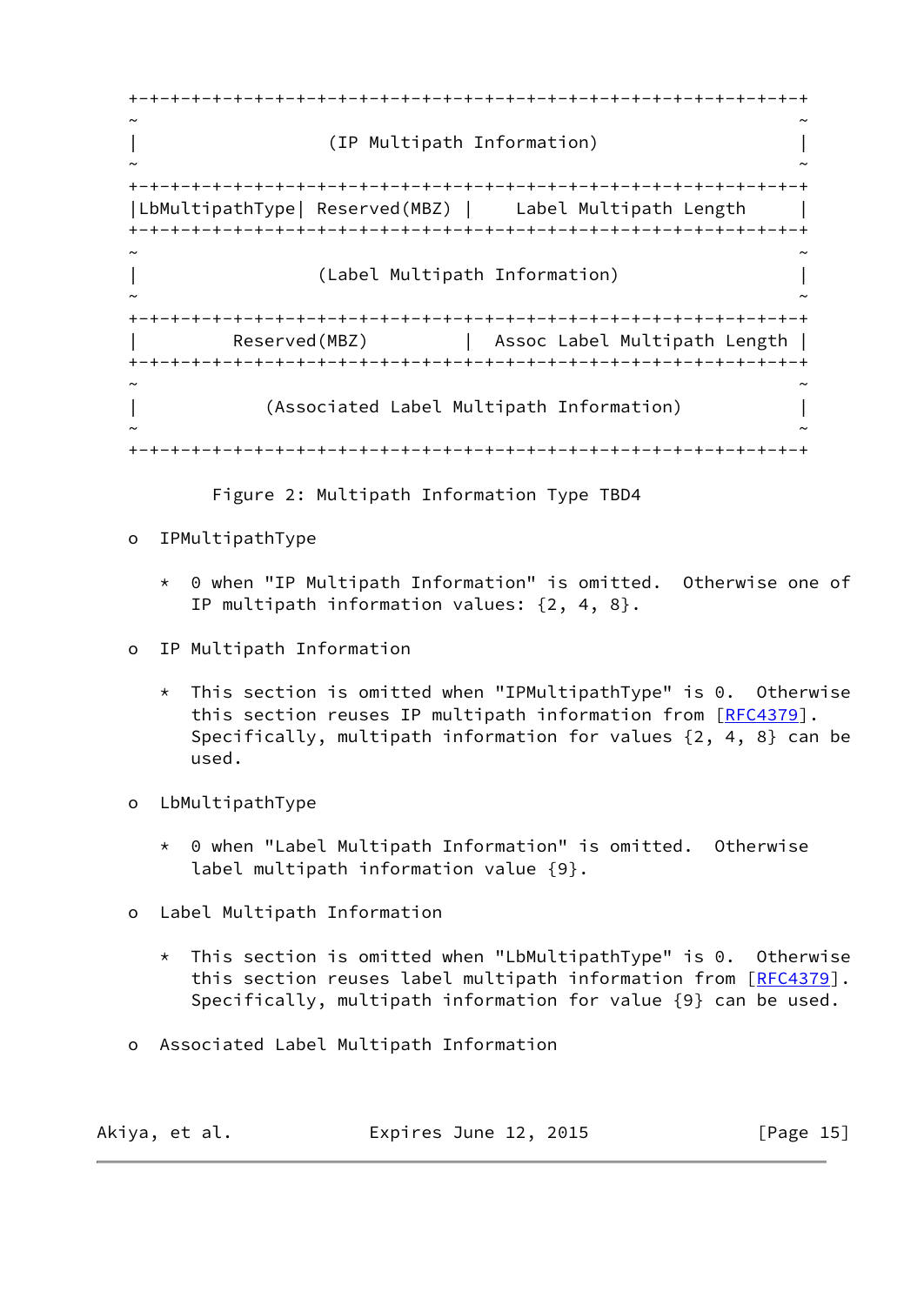- <span id="page-17-1"></span> \* "Assoc Label Multipath Length" is a 16 bit field of multipath information which indicates length in octets of the associated label multipath information.
- \* "Associated Label Multipath Information" is a list of labels with each label described in 24 bits. This section MUST be omitted in an MPLS echo request message. A midpoint which pushes ELI/EL labels SHOULD include "Assoc Label Multipath Information" in its MPLS echo reply message, along with either "IP Multipath Information" or "Label Multipath Information". Each specified associated label described in this section maps to specific IP address OR label described in the "IP Multipath Information" section or "Label Multipath Information" section. For example, if 3 IP addresses are specified in the "IP Multipath Information" section, then there MUST be 3 labels described in this section. First label maps to the lowest IP address specified, second label maps to the second lowest IP address specified and third label maps to the third lowest IP address specified.
- <span id="page-17-0"></span>[10.](#page-17-0) Supported and Unsupported Cases

 MPLS architecture never defined strict rules on how implementations are to identify hash "keys" for load balancing purpose. As result, implementations may be of following load balancer types:

- 1. IP Based Load Balancer.
- 2. Label Based Load Balancer.
- 3. Label and IP Based Load Balancer.

 For cases (2) and (3), implementation can include different sets of labels from the label stack for load balancing purpose. Thus following sub-cases are possible:

- a. Entire label stack.
- b. Top N labels from label stack where number of labels in label stack is >N.
- c. Bottom N labels from label stack where number of labels in label stack is >N.

 In a scenario where there is one Flow Label or Entropy Label present in the label stack, following further cases are possible for (2b), (2c), (3b) and (3c):

- 1. N labels from label stack include Flow Label or Entropy Label.
- 2. N labels from label stack does not include Flow Label or Entropy Label.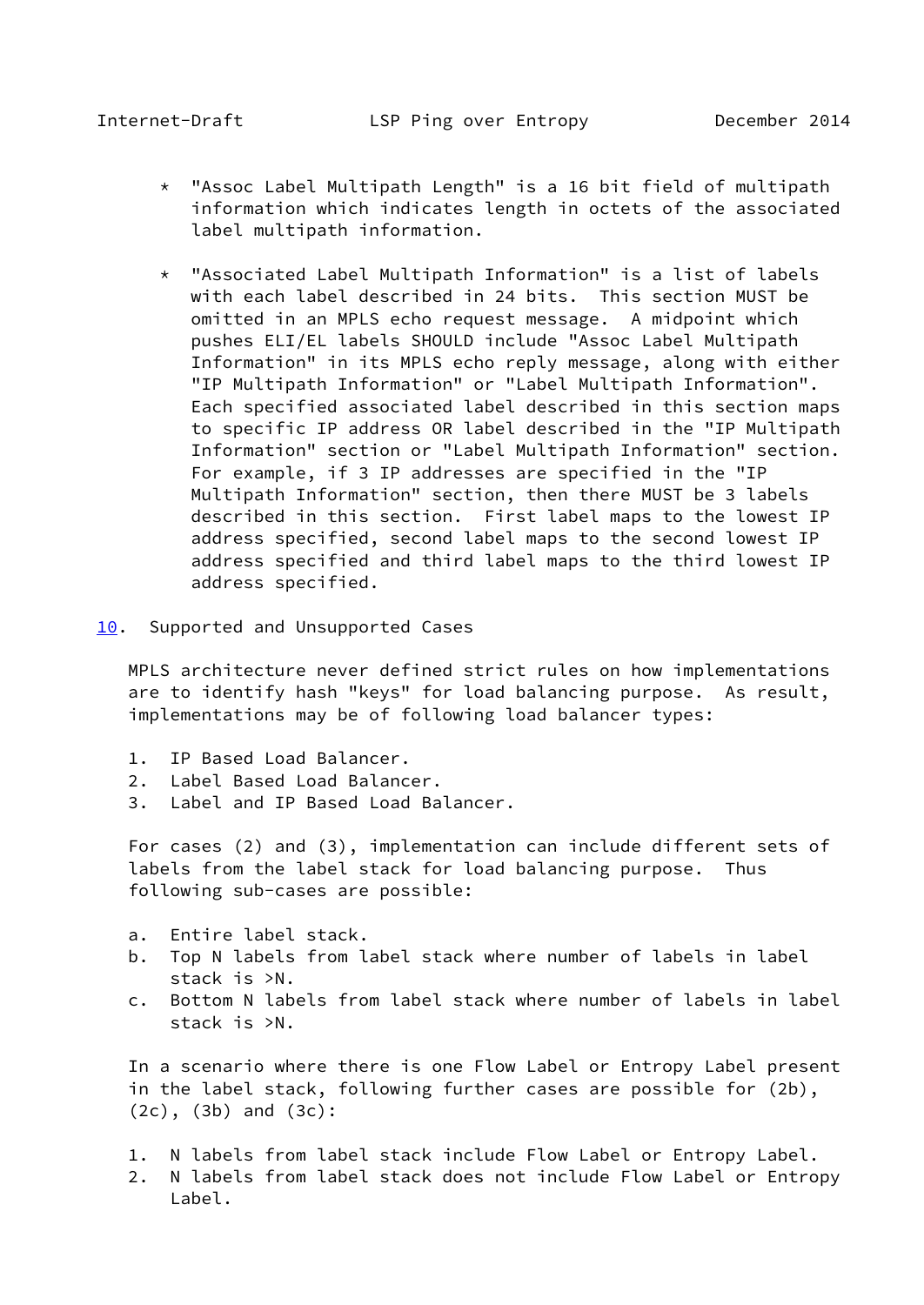Akiya, et al. Expires June 12, 2015 [Page 16]

Internet-Draft LSP Ping over Entropy December 2014

 Also in a scenario where there are multiple Entropy Labels present in the label stack, it is possible for implementations to employ deviating techniques:

- o Search for entropy stops at the first Entropy Label.
- o Search for entropy includes any Entropy Label found plus continues to search for entropy in the label stack.

Furthermore, handling of reserved (i.e. special) labels varies among implementations:

- o Reserved labels are used in the hash as any other label would be (a bad practice).
- o Reserved labels are skipped over and, for implementations limited to N labels, the reserved labels do not count towards the limit of N.
- o Reserved labels are skipped over and, for implementations limited to N labels, the reserved labels count towards the limit of N.

 It is important to point this out since presence of GAL will affect those implementations which include reserved labels for load balancing purpose.

 As can be seen from above, there are many flavors of potential load balancing implementations. Attempting for any OAM tools to support ECMP discovery and traversal over all flavors of such will require fairly complex procedures and implementations to support those complex procedures. Complexities in OAM tools will produce minimal benefits if majority of implementations are expected to employ small subset of cases described above.

- o Section [4.3 of \[RFC6790\]](https://datatracker.ietf.org/doc/pdf/rfc6790#section-4.3) states that implementations, for load balancing purpose, parsing beyond the label stack after finding Entropy Label is "limited incremental value". Therefore, it is expected that most implementations will be of types "IP Based Load Balancer" or "Label Based Load Balancer".
- o Section 2.4.5.1 of [[I-D.ietf-mpls-forwarding\]](#page-21-5) recommends that search for entropies from the label stack should terminate upon finding the first Entropy Label. Therefore, it is expected that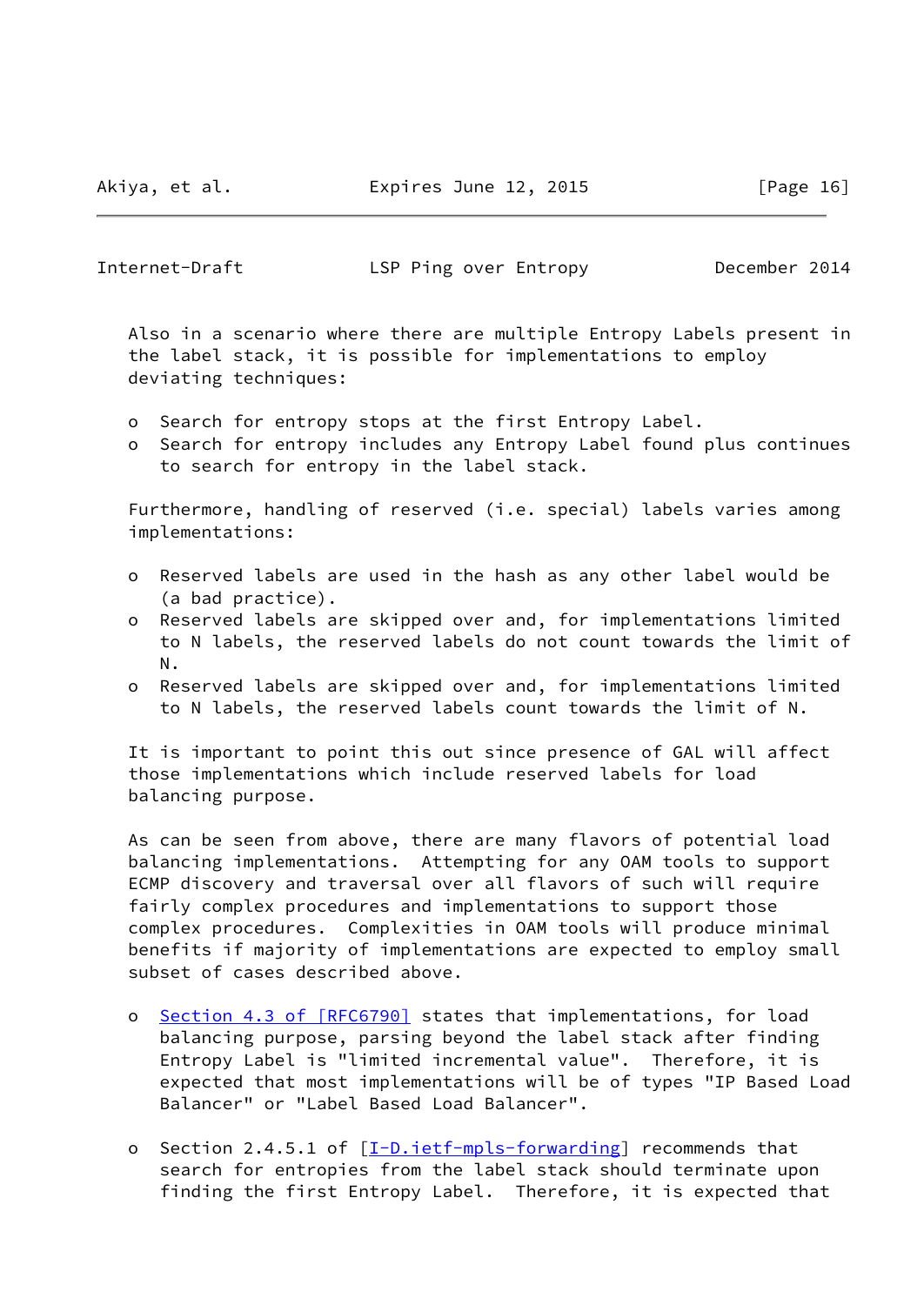implementations will only include the first (top-most) Entropy Label when there are multiple Entropy Labels in the label stack.

 o It is expected that, in most cases, number of labels in the label stack will not exceed number of labels (N) which implementations can include for load balancing purpose.

Akiya, et al. **Expires June 12, 2015** [Page 17]

<span id="page-19-1"></span>

Internet-Draft LSP Ping over Entropy December 2014

 o It is expected that labels in the label stack, besides Flow Label and Entropy Label, are constant for the lifetime of a single LSP multipath traceroute operation. Therefore, deviating load balancing implementations with respect to reserved labels should not affect this tool.

Thus  $[REC4379]$ ,  $[REC6424]$  and this document will support cases (1) and (2a1), where only the first (top-most) Entropy Label is included when there are multiple Entropy Labels in the label stack.

# <span id="page-19-0"></span>[11.](#page-19-0) Security Considerations

 This document extends LSP Traceroute mechanism to discover and exercise ECMP paths when LSP uses ELI/EL in label stack. Additional processings are required for responder and initiator nodes. Responder node that pushes ELI/EL will need to compute and return multipath data including associated EL. Initiator node will need to store and handle both IP multipath and label multipath information, and include destination IP addresses and/or ELs in MPLS echo request packet as well as in carried multipath information to downstream nodes. Due to additional processing, it is critical that proper security measures described in [\[RFC4379](https://datatracker.ietf.org/doc/pdf/rfc4379)] and [\[RFC6424](https://datatracker.ietf.org/doc/pdf/rfc6424)] are followed.

<span id="page-19-2"></span>[12.](#page-19-2) IANA Considerations

# <span id="page-19-3"></span>[12.1](#page-19-3). DS Flags

 The IANA is requested to assign new bit numbers from the "DS flags" sub-registry from the "Multi-Protocol Label Switching (MPLS) Label Switched Paths (LSPs) Ping Parameters - TLVs" registry ([\[IANA-MPLS-LSP-PING\]](#page-21-6)).

Note: the "DS flags" sub-registry is created by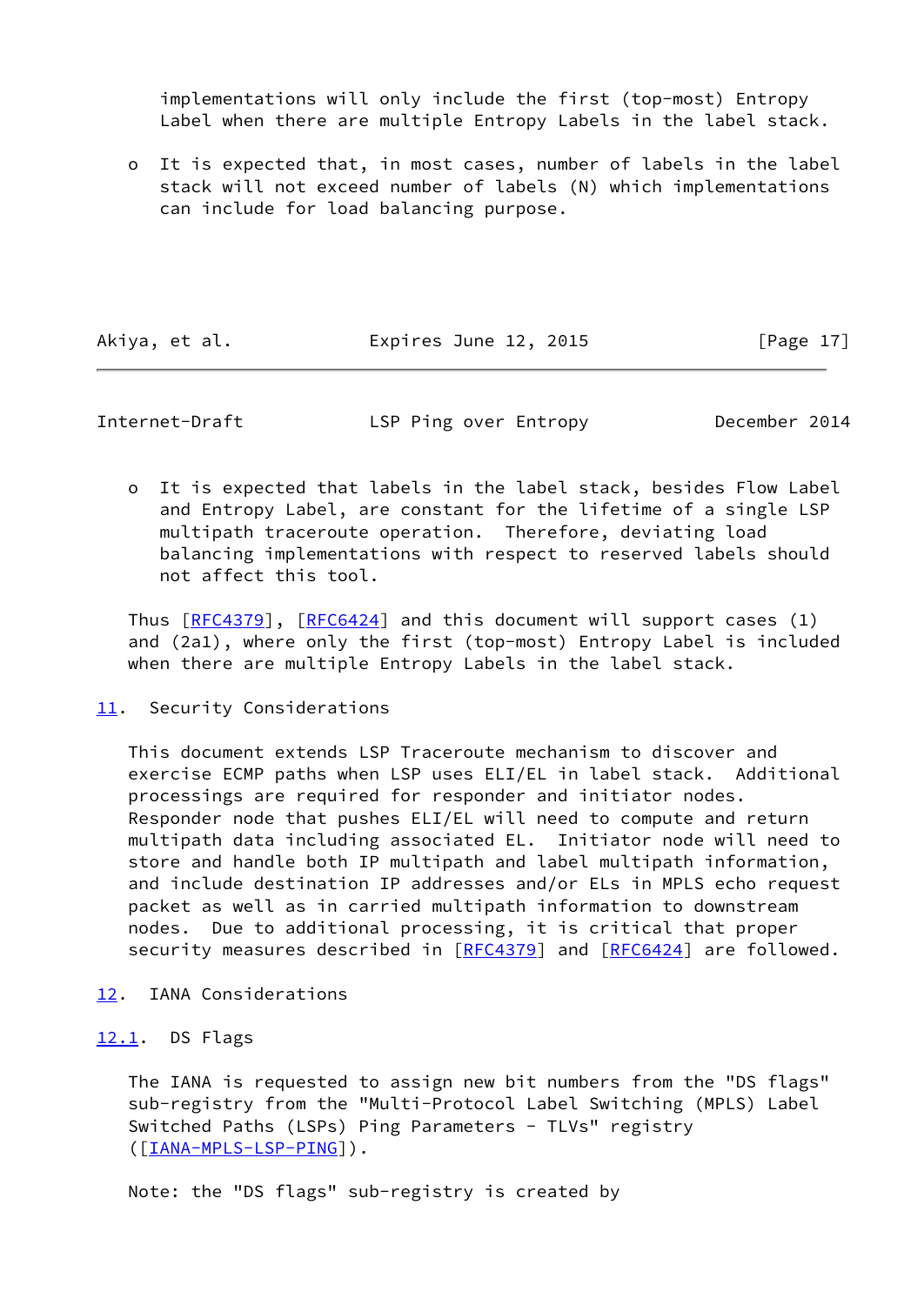[\[I-D.ietf-mpls-lsp-ping-registry](#page-21-7)].

| Bit number Name |                               |                                            |  | Reference     |
|-----------------|-------------------------------|--------------------------------------------|--|---------------|
|                 |                               |                                            |  |               |
|                 | TBD2 E: ELI/EL push indicator |                                            |  | this document |
|                 |                               | TBD3 L: Label based load balance indicator |  | this document |

<span id="page-20-0"></span>[12.2](#page-20-0). Multpath Type

 The IANA is requested to assign a new value from the "Multipath Type" sub-registry from the "Multi-Protocol Label Switching (MPLS) Label Switched Paths (LSPs) Ping Parameters - TLVs" registry ([\[IANA-MPLS-LSP-PING\]](#page-21-6)).

<span id="page-20-2"></span>

| Akiya, et al.  | Expires June 12, 2015 | $\lceil \text{Page 18} \rceil$ |  |
|----------------|-----------------------|--------------------------------|--|
|                |                       |                                |  |
| Internet-Draft | LSP Ping over Entropy | December 2014                  |  |

 Note: the "Multipath Type" sub-registry is created by [\[I-D.ietf-mpls-lsp-ping-registry](#page-21-7)].

| Value | Meaning          | Reference     |
|-------|------------------|---------------|
|       |                  |               |
| TRD4  | IP and label set | this document |

<span id="page-20-1"></span>[12.3](#page-20-1). Entropy Label FEC

 The IANA is requested to assign a new sub-TLV from the "Sub-TLVs for TLV Types 1 and 16" section from the "Multi-Protocol Label Switching (MPLS) Label Switched Paths (LSPs) Ping Parameters - TLVs" registry ([\[IANA-MPLS-LSP-PING\]](#page-21-6)).

| Sub-Type Sub-TLV Name |                        | Reference     |
|-----------------------|------------------------|---------------|
|                       |                        |               |
|                       | TBD1 Entropy Label FEC | this document |

<span id="page-20-3"></span>[13.](#page-20-3) Acknowledgements

 Authors would like to thank Loa Andersson, Curtis Villamizar, Daniel King and Sriganesh Kini for performing thorough review and providing valuable comments.

<span id="page-20-4"></span>[14.](#page-20-4) Contributing Authors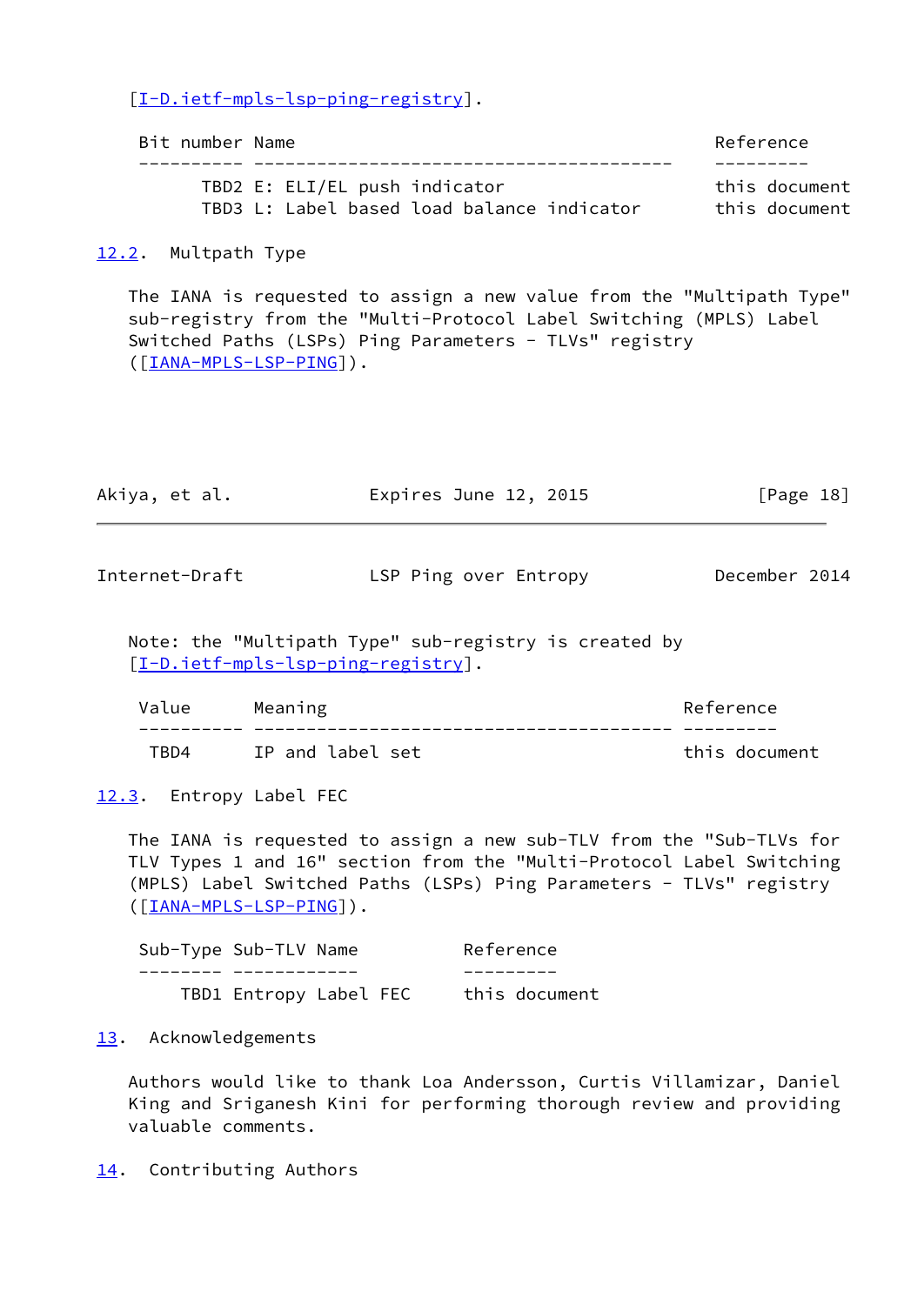Nagendra Kumar Cisco Systems Email: naikumar@cisco.com

- <span id="page-21-0"></span>[15.](#page-21-0) References
- <span id="page-21-1"></span>[15.1](#page-21-1). Normative References

<span id="page-21-7"></span>[I-D.ietf-mpls-lsp-ping-registry]

 Decraene, B., Akiya, N., Pignataro, C., Andersson, L., and S. Aldrin, "IANA registries for LSP ping Code Points", [draft-ietf-mpls-lsp-ping-registry-00](https://datatracker.ietf.org/doc/pdf/draft-ietf-mpls-lsp-ping-registry-00) (work in progress), November 2014.

- [RFC2119] Bradner, S., "Key words for use in RFCs to Indicate Requirement Levels", [BCP 14](https://datatracker.ietf.org/doc/pdf/bcp14), [RFC 2119](https://datatracker.ietf.org/doc/pdf/rfc2119), March 1997.
- [RFC4379] Kompella, K. and G. Swallow, "Detecting Multi-Protocol Label Switched (MPLS) Data Plane Failures", [RFC 4379,](https://datatracker.ietf.org/doc/pdf/rfc4379) February 2006.

| Akiya, et al.<br>Expires June 12, 2015 | [Page 19] |
|----------------------------------------|-----------|
|----------------------------------------|-----------|

<span id="page-21-3"></span>Internet-Draft LSP Ping over Entropy December 2014

[RFC6790] Kompella, K., Drake, J., Amante, S., Henderickx, W., and L. Yong, "The Use of Entropy Labels in MPLS Forwarding", [RFC 6790,](https://datatracker.ietf.org/doc/pdf/rfc6790) November 2012.

<span id="page-21-2"></span>[15.2](#page-21-2). Informative References

<span id="page-21-5"></span>[I-D.ietf-mpls-forwarding]

 Villamizar, C., Kompella, K., Amante, S., Malis, A., and C. Pignataro, "MPLS Forwarding Compliance and Performance Requirements", [draft-ietf-mpls-forwarding-09](https://datatracker.ietf.org/doc/pdf/draft-ietf-mpls-forwarding-09) (work in progress), March 2014.

<span id="page-21-4"></span> [I-D.ravisingh-mpls-el-for-seamless-mpls] Singh, R., Shen, Y., and J. Drake, "Entropy label for seamless MPLS", [draft-ravisingh-mpls-el-for-seamless](https://datatracker.ietf.org/doc/pdf/draft-ravisingh-mpls-el-for-seamless-mpls-04) [mpls-04](https://datatracker.ietf.org/doc/pdf/draft-ravisingh-mpls-el-for-seamless-mpls-04) (work in progress), October 2014.

<span id="page-21-6"></span> [IANA-MPLS-LSP-PING] IANA, "Multi-Protocol Label Switching (MPLS) Label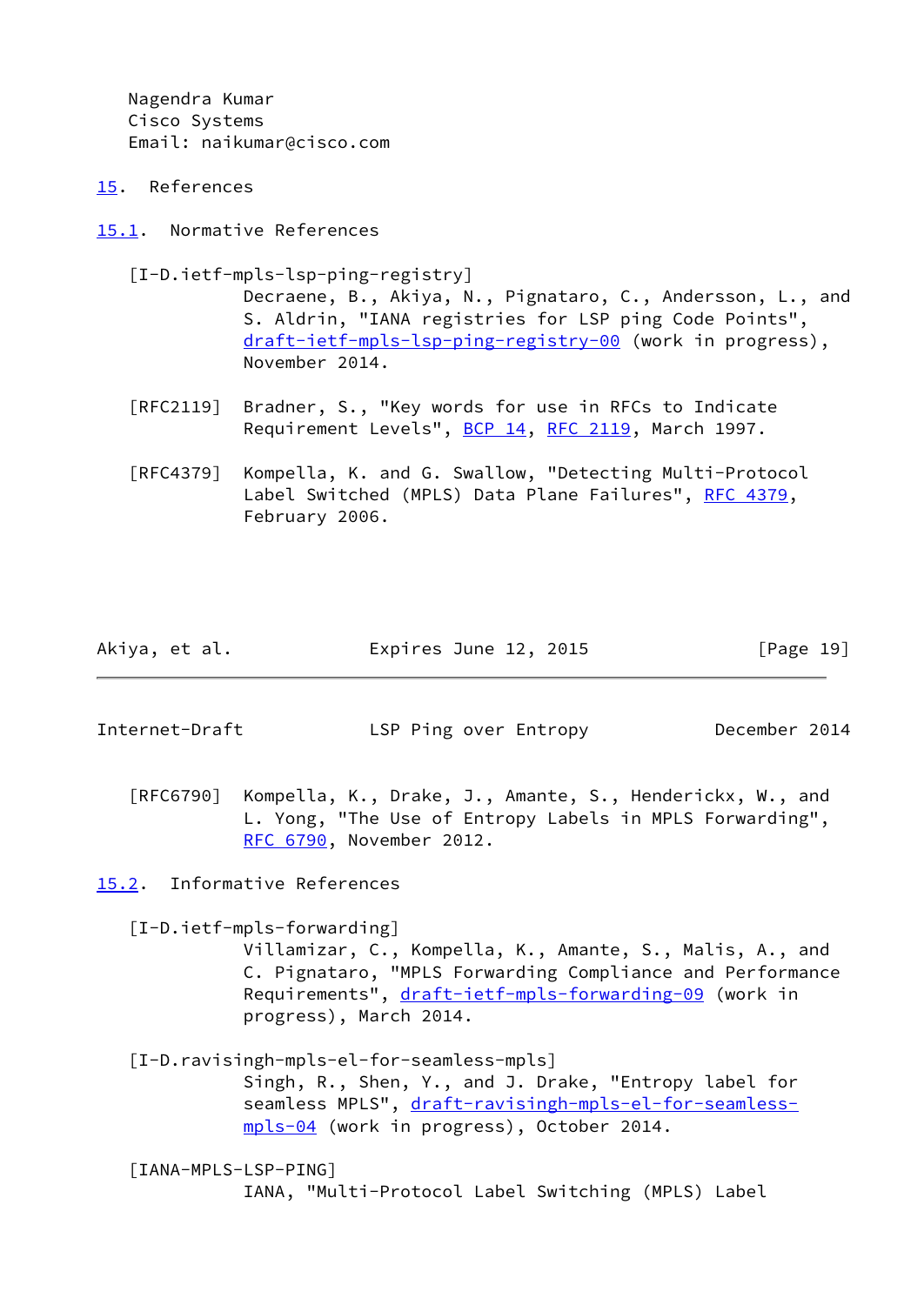Switched Paths (LSPs) Ping Parameters", <[http://www.iana.org/assignments/mpls-lsp-ping-parameters/](http://www.iana.org/assignments/mpls-lsp-ping-parameters/mpls-lsp-ping-parameters.xhtml) [mpls-lsp-ping-parameters.xhtml](http://www.iana.org/assignments/mpls-lsp-ping-parameters/mpls-lsp-ping-parameters.xhtml)>.

- [RFC6391] Bryant, S., Filsfils, C., Drafz, U., Kompella, V., Regan, J., and S. Amante, "Flow-Aware Transport of Pseudowires over an MPLS Packet Switched Network", [RFC 6391](https://datatracker.ietf.org/doc/pdf/rfc6391), November 2011.
- [RFC6424] Bahadur, N., Kompella, K., and G. Swallow, "Mechanism for Performing Label Switched Path Ping (LSP Ping) over MPLS Tunnels", [RFC 6424](https://datatracker.ietf.org/doc/pdf/rfc6424), November 2011.

Authors' Addresses

 Nobo Akiya Cisco Systems

Email: nobo@cisco.com

 George Swallow Cisco Systems

Email: swallow@cisco.com

| Akiya, et al.                          | Expires June 12, 2015 | [Page $20$ ]  |
|----------------------------------------|-----------------------|---------------|
| Internet-Draft                         | LSP Ping over Entropy | December 2014 |
| Carlos Pignataro<br>Cisco Systems      |                       |               |
| Email: cpignata@cisco.com              |                       |               |
| Andrew G. Malis<br>Huawei Technologies |                       |               |
| Email: agmalis@gmail.com               |                       |               |